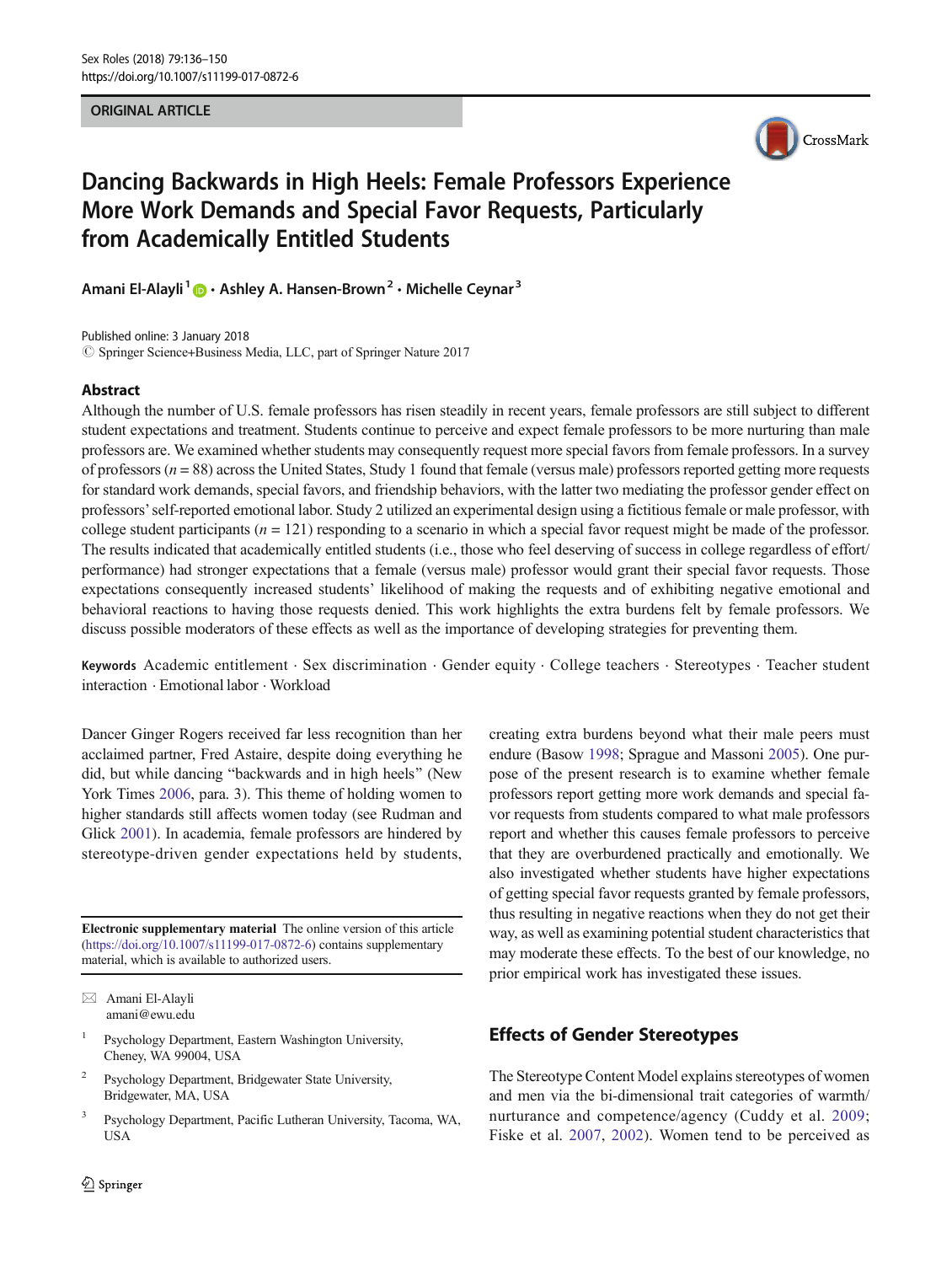warmer and more nurturing (e.g., kind, helpful, sensitive, and sympathetic), whereas men tend to be perceived as more competent and agentic (e.g., confident, ambitious, independent, and assertive; Eckes [2002](#page-13-0); Ridgeway [2001\)](#page-14-0). These descriptive stereotypes also align with people's prescriptive stereotypes regarding how women and men should behave (Barreto et al. [2009](#page-13-0)), resulting in negative impressions being formed of those who violate gender expectations (Connell [1995;](#page-13-0) Sibley and Wilson [2004\)](#page-14-0).

Female leaders face a particularly challenging dilemma in that stereotypes of leaders typically align with agentic trait expectations but clash with communal trait expectations (Koenig et al. [2011](#page-14-0); Schein et al. [1996\)](#page-14-0). According to role congruity theory (Eagly and Karau [2002;](#page-13-0) Eagly and Sczesny [2009\)](#page-13-0), prejudice may result when stereotypes about certain groups (e.g., women as communal) are incongruent with stereotypes about social roles (e.g., leaders as agentic). Thus, simply assuming a leadership role results in women violating expectations that they are or should be lower in power, agency, or status than men (Carli [1999;](#page-13-0) Ridgeway [2001\)](#page-14-0). When female leaders assert their authority, they further violate expectations of how women should generally behave. Women may even work extra hard to exert power in an effort to demonstrate that their gender does not disqualify them from being an effective leader (Koenig et al. [2011\)](#page-14-0). Consequently, others may scrutinize their behavior more, sometimes resulting in penalties and censures against female leaders who seem "too assertive" or "not communal enough" (Heilman [2001;](#page-14-0) Phelan [2008;](#page-14-0) Phelan and Rudman [2010](#page-14-0); Rudman et al. [2012](#page-14-0)). This may explain why advertisements depicting women as powerful (e.g., businesswomen) are less effective than those portraying woman in traditional nurturing roles (e.g., housewives; Zawisza and Cinnirella [2010\)](#page-14-0). It also explains the backlash agentic women may receive when applying for jobs (Phelan [2008\)](#page-14-0).

The present studies focus on the college setting, exploring the difficulties female professors may encounter as a result of gender stereotypes held by students. Although the number of U.S. female professors has been rising, college teaching is a historically male profession (National Science Foundation [2015\)](#page-14-0). Although all professors are leaders in their field, their gender may remain salient in the classroom, such that "men are professors, [but] women are female professors^ (Basow [1995,](#page-13-0) p. 663). As such, female professors may face expectations from students that go beyond typical work duties. Indeed, past research shows that students expect male professors to be competent but female professors to be nurturing. Burns-Glover and Veith [\(1995\)](#page-13-0) found that students expected a hypothetical professor with a male name to assign a challenging workload and be an expert in his field, but expected the same professor with a female name to be available outside of class and care about students' personal lives. In another study, students described their "best-ever" female professors as

nurturing, and their "worst-ever" female professors as rigid, mean, and unfair (Sprague and Massoni [2005\)](#page-14-0). Moreover, demonstrations of communal behavior (e.g., friendliness/smiling) influence student evaluations of female professors more so than evaluations of male professors, regardless of student gender (Kierstead et al. [1988\)](#page-14-0).

## The Extra Burdens of Female Professors

Consequently, female professors may undergo extra burdens in their careers simply as a result of their gender. In order to please students, female professors must walk a line between warmth and agency, a fine balance not as strictly required of male professors (Basow [1998;](#page-13-0) Cuddy et al. [2004\)](#page-13-0). They may need to display more communal behaviors to be viewed favorably. However, doing so by exhibiting behaviors such as dedicating more time to students is still not a guarantee of fair evaluation (Sprague and Massoni [2005](#page-14-0)). Bennett [\(1982\)](#page-13-0) showed that despite students' reports of receiving more office hour time and personal attention from female professors than from male professors, students still rated their female professors as less available. These increased expectations of nurturance are likely to increase female professors' workload, with students expecting or demanding more help and favors from them.

Bernard's ([1964](#page-13-0), p. 131) term, "academic momism," describes these gendered expectations aptly. In expecting and perceiving female professors to be more nurturing, students are essentially expecting them to function like academic mothers. Increased nurturance demands on women in academia may cause them to perform more emotional labor with their students. Emotional labor involves performing extra emotional work in the context of one's employment, which often goes unnoticed and uncounted in work evaluations (England et al. [1994](#page-13-0)). Female professors may find that they must take on extra burdens, such as helping students cope with stress or insecurities, having to set personal boundaries with them, or providing gentler feedback to them to avoid being perceived as excessively harsh.

This leaves women at a disadvantage in terms of having and exerting authority in the classroom. Much like female businesswomen, they must deal with the potentially negative consequences that result from exerting authority. For example, when female professors exercise power, including in standard educational ways such as managing the classroom, students seem to perceive them as pushy (Elias and Loomis [2004;](#page-13-0) Roach [1991\)](#page-14-0). Female professors are also expected to assign a lower workload and give higher grades than their male counterparts do (Bennett [1982](#page-13-0)), and women are judged more negatively when they do not (Sinclair and Kunda [2000](#page-14-0)).

At the same time, women must also work harder to demonstrate competence in order to be seen as being on equal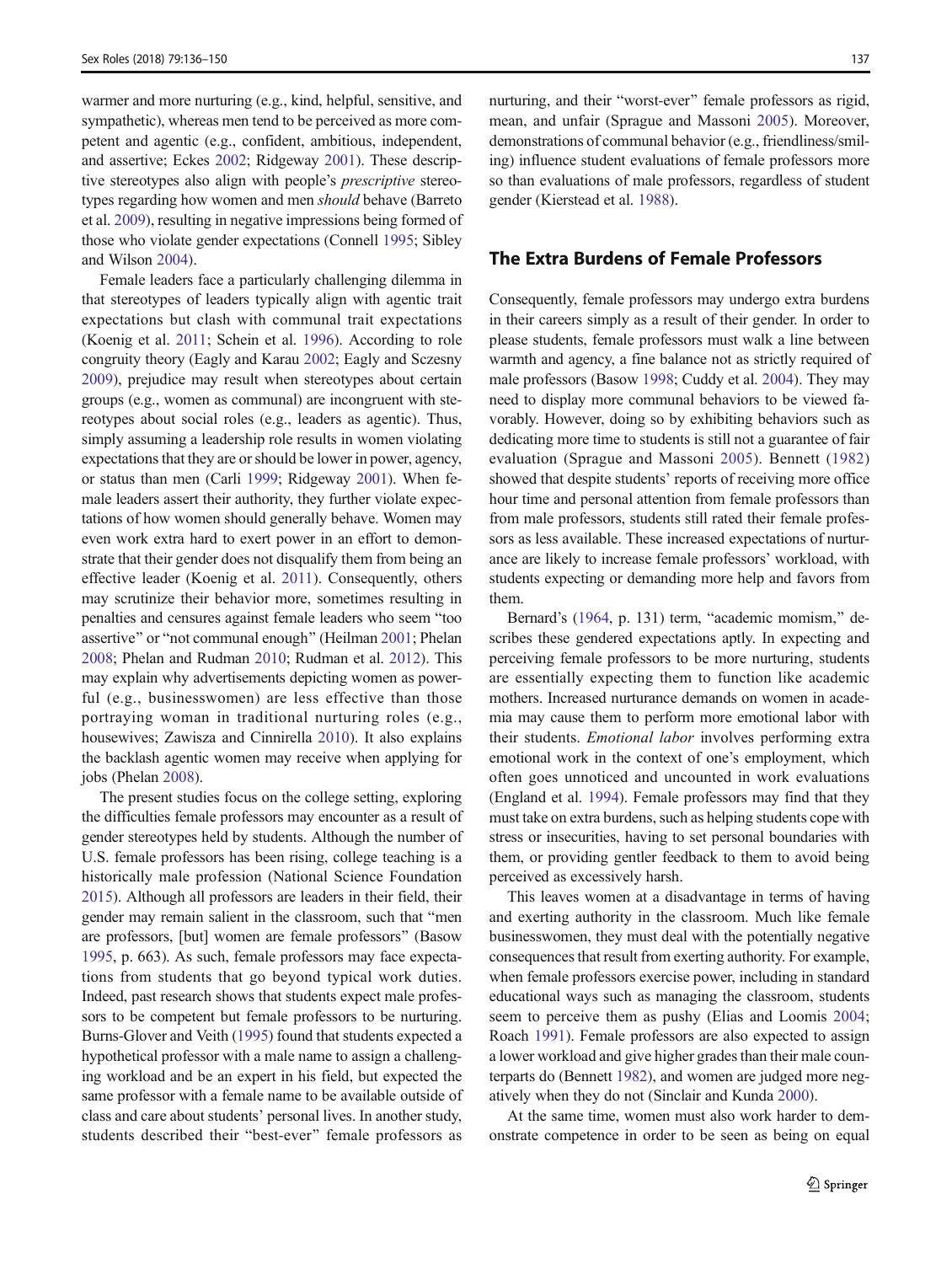footing with men (Biernat et al. [2008](#page-13-0); Carli [1999](#page-13-0); Foschi [1996,](#page-13-0) [2000](#page-13-0)). For students to consider female professors competent, they must exhibit greater evidence of expertise and skill than do male professors (Biernat and Kobrynowicz [1997;](#page-13-0) Foschi [1996](#page-13-0)). This may be because students sometimes perceive female professors as lower in effectiveness, expertise, and competence than their male counterparts (Caplan [1993;](#page-13-0) Moshavi et al. [2008](#page-14-0); Sandler and Hall [1993\)](#page-14-0). Female professors may strive to recover from this disadvantage by appearing more professional and demonstrating greater expended effort in class preparation (Bennett [1982](#page-13-0)).

To conclude, women must work harder to demonstrate both warmth and competence merely to be rated equally to their male peers, and they are more susceptible to negative reactions from others in both domains. They must live up to professional expectations in the formal aspects of teaching while simultaneously serving as "academic moms." Although the literature has documented the unfair extra burdens on female professors beyond what is expected of male professors, research has not yet examined whether female professors report experiencing these extra burdens and whether they may perceive greater emotional labor from them. It has also not yet examined whether students' high expectations of nurturing behavior from female professors may cause students to respond negatively when they do not get their way.

# The Current Research

Because of higher communal expectations, we expected that students request more help from female professors regarding both standard work demands (e.g., office hour time) and special favors (e.g., re-doing an assignment). In Study 1, we surveyed professors on how frequently they received both types of requests and investigated professors' level of emotional labor. We predicted that female professors would report receiving more standard work demands (Hypothesis 1a) and special favor requests (Hypothesis 1b) and that the latter would be associated with greater self-reported emotional labor (Hypothesis 1c), given that special favor requests require going beyond typical job duties and perhaps even violating one's own course guidelines or rules. Prior work has shown, in fact, that student behaviors involving entitlement or lack of civility contribute to both work strain and burnout in college instructors (Jiang et al. [2017](#page-14-0)).

Past research has pointed to the expectation that female professors are friendlier, but it has not identified how that manifests in students' behaviors toward them. Thus, we examined whether female professors also report receiving more friendship-like behaviors from students, and whether such behaviors may contribute to their emotional labor, as indicated in a self-report assessment (Hypothesis 1d). If students treat a female professor as though she is close with them, then she

may feel obligated to provide social support and other nurturing behaviors toward them. This could take an emotional toll regardless of whether or not she responds with nurturance and/ or enjoys doing so.

In Study 2, we recruited student participants to investigate whether students might be more reactive after receiving nonnurturing behaviors, specifically "no" responses, from a female professor than from a male professor. Students imagined making special favor requests of a fictitious professor. We focused on special favor requests because of their especially high likelihood of increasing work and emotional burdens (Jiang et al. [2017\)](#page-14-0). We suspected that part of this potential undue encumbrance could be a result of students expecting their female professors to be more likely to approve favor requests. Such expectations could cause students to feel irritated or disappointed and to plead further with the professor upon request denial. This could be both time-consuming and emotionally draining for the professor (Jiang et al. [2017\)](#page-14-0). Considering students' greater expectations of friendliness from female professors, we also examined whether denial of special favor requests might cause students to infer that that the professor disliked them.

Using student participants also allowed us to examine student factors as potential moderators. Given our focus on special favor requests, we felt it important to assess students' general level of academic entitlement, which is the tendency for students to believe that they deserve to succeed academically, independent of performance or effort (Chowning and Campbell [2009;](#page-13-0) Kopp et al. [2011\)](#page-14-0). Academically entitled students expect more special treatment from professors (Kopp et al. [2011\)](#page-14-0). For example, past research shows that such students are more likely to argue about grades, try to negotiate higher grades, become angry after negative feedback, and expect professors to bend the rules or make exceptions for them (Chowning and Campbell [2009](#page-13-0); Ciani et al. [2008](#page-13-0); see also Jiang et al. [2017\)](#page-14-0), all of which are similar to the types of reactions we investigated in Study 2.

Thus, academic entitlement may be a prerequisite for students acting on gendered expectations of professors with respect to special favors. If students expect a female professor to approve their requests, then at least some academic entitlement may be necessary for them to make the requests and exhibit negative or reactive responses if requests are not granted. Students lower in academic entitlement should be much less likely to make special favor requests regardless of any professor characteristics, including gender, and consequently respond with less negative emotion and persistence upon request disapproval. As such, we predicted that, compared to a male professor, a female professor would elicit greater expectations of approval of special favor requests primarily (or perhaps solely) from academically entitled students (Hypothesis 2a), and that these higher expectations would result in a greater likelihood of making the requests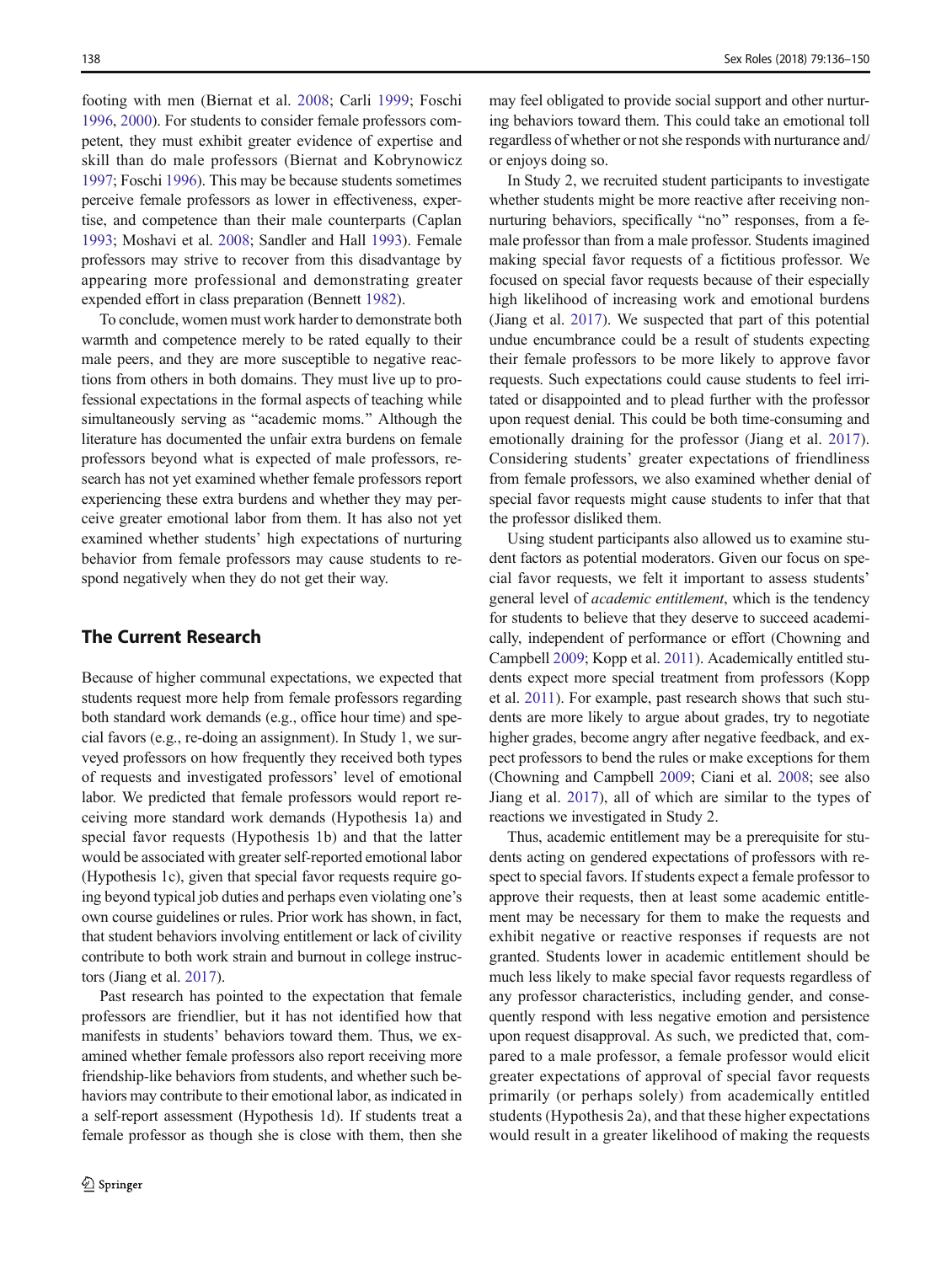(Hypothesis 2b) and of exhibiting more negative reactions (e.g., irritation, disappointment, further pleading, and perceptions of being disliked) if the requests are denied (Hypothesis 2c).

We also assessed students' views of women as possibly influencing expectations of female professors and responses to request denial. Specifically, we assessed prejudice against female authority figures and sexism against women as possible moderators of gender effects on likelihood of making special favor requests and negative reactions to request denial. Students higher in prejudice against female authorities might disrespect female professors' high status role. This could cause students to disapprove of female professors exerting their authority, thus increasing both favor requests and negative reactions (Hypothesis 2d). Because general sexist attitudes tend to result in more discrimination and Study 2 primarily assesses discriminatory behavior, the same possible consequences could emerge for students higher in general sexism against women (Hypothesis 2e).

# Study 1

# Method

## **Participants**

One female and one male professor were contacted from 300 randomly selected institutions in the United States classified as doctoral, master's, baccalaureate, and associate's in the Carnegie Classifications Data File (The Carnegie Classification of Institutions of Higher Education [2011](#page-14-0)) and asked to participate in an online survey about studentprofessor interactions. A total of 100 professors volunteered, but only 88 answered enough questions for us to utilize their data. The final sample consisted of 47 (53%) female professors and 41 (47%) male professors. Job rank of instructor  $(n =$ 5, 6%), assistant professor ( $n = 30, 34%$ ), associate professor  $(n = 26, 30\%)$ , or full professor  $(n = 27, 31\%)$  did not differ by gender,  $\chi^2(3) = 2.21$ ,  $p = .531$ . Among those who responded to our inquiry, we found no significant age difference between the female ( $M = 46.48$ ,  $SD = 10.17$ , range = 29–65,  $n = 40$ ) and male professors  $(M = 48.13, SD = 9.97, range = 28-70,$  $n = 40$ ,  $t(78) = .73$ ,  $p = .466$ . The number of years they had been teaching in higher education also did not differ between female ( $M = 15.06$ ,  $SD = 9.32$ , range = 2–39 years,  $n = 47$ ) and male professors  $(M = 16.80, SD = 9.03, range = 2-42 \text{ years},$  $n = 40$ ,  $t(85) = -.88$ ,  $p = .382$ .

The sample represented a range of disciplinary homes, with 27 (31%) in humanities (e.g., English, Modern Languages), 27 (31%) in social sciences (e.g., Psychology, Political Science), 18 (20%) in natural sciences (e.g., Biology, Physics), 13 (15%) in professional programs (e.g., Art, Communications), and 3 (3%) not reporting their discipline. The vast majority ( $n = 79$ ; 90%) of the participants were fulltime tenured or tenure-track faculty. Most ( $n = 75, 85\%$ ) of the sample reported their race/ethnicity as White/Caucasian, whereas 5%  $(n=4)$  were Hispanic/Latino, 3%  $(n=3)$  were Asian or Asian American,  $2\%$   $(n=2)$  were African American; the rest chose not to report this demographic.

### Procedure and Measures

Participants completed our study online and anonymously during their own time. After giving their informed consent, they provided information regarding their current position and their demographics, followed by questions regarding their courses, students, and office hours. Participants indicated the course they teach most frequently, which was used as the basis for answering the questions pertaining to the dependent measures regarding students' requests and behaviors.

Specifically, participants estimated how often students from their most frequently taught course (during a typical academic term) exhibited various behaviors. Depending on the specific item, participants reported how often an event occurred during any given academic term by using increments on an 8-point scale ranging from 1 (Never) to 8 (19+ times), or how many students exhibited behaviors outside the classroom during a typical academic term by using a scale ranging from 1 (0 students) to  $8(19+ students)$ . There were three categories of behaviors; for each category, the items were averaged to create a composite. These included (a) solicitation of standard work demands ( $M = 5.10$ ,  $SD = 1.42$ ,  $\alpha = .74$ ; 5 items: e.g., "Students come to my regular office hours to discuss issues specifically related to the course" and "Students send email asking questions about class material^); (b) solicitation of special favors ( $M = 3.38$ ,  $SD = 1.15$ ,  $\alpha = .79$ ; 10 items: e.g., "Students drop by my office without an appointment and expect to discuss an issue right away" and "Students ask to redo an assignment to earn a better grade"); and (c) friendship behaviors  $(M = 2.58, SD = .92, \alpha = .79; 8$  items: e.g., "Students discuss their personal problems with me," "Students bring gifts for me," and "Students invite me to student activities"). (All items are available in an online supplement.)

Participants also completed two assessments of emotional labor. Our items were adapted from a measure developed by Pugliesi [\(1999\)](#page-14-0), which was designed for the business setting. Our modifications included referencing students instead of coworkers and removing an item that would not be applicable in a college setting. We assessed two forms of emotional labor: (a) self-directed emotional labor, which measured the extent to which professors believe that they have to control the way they express themselves to students (four items: e.g., "I am unable to express my true feelings to my students" and "I feel that I have to be nice to students no matter how they treat me^)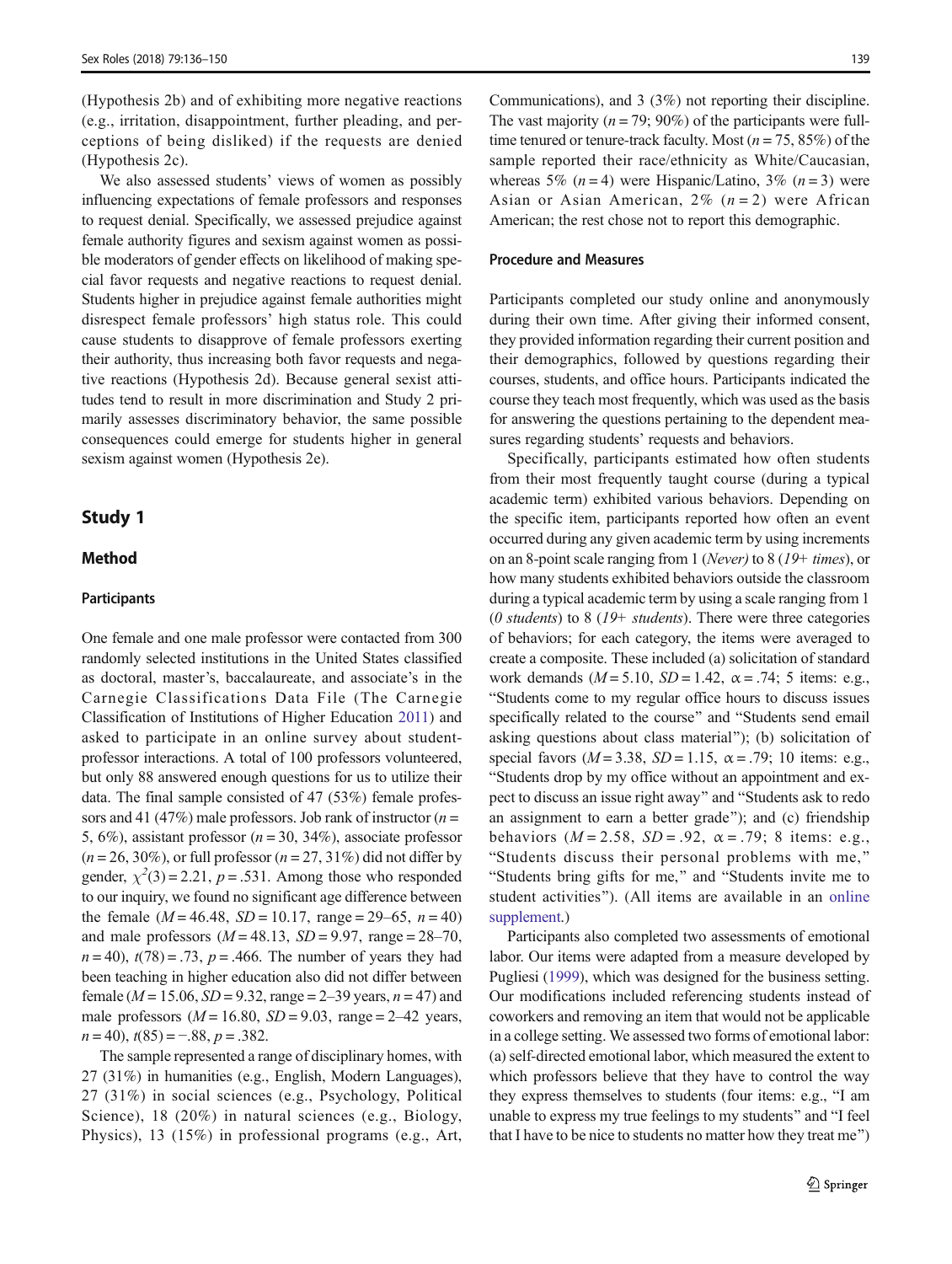and (b) other-directed emotional labor, which measured the extent to which professors believe they have to help students manage students' emotional experiences (two items: "I spend a lot of time helping students feel better about themselves" and "I spend a lot of time helping students deal with stresses and difficulties"). Participants responded on a scale from 1 (Strongly Disagree) to 4 (Strongly Agree). Items were averaged to create composite scores of self-directed emotional labor ( $M = 2.17$ ,  $SD = .67$ ,  $\alpha = .80$ ) and other-directed emotional labor ( $M = 2.75$ ,  $SD = .74$ ,  $\alpha = .85$ ), such that higher scores indicated greater emotional labor.

#### **Results**

First, we conducted a MANOVA on the three categories of student behaviors (standard work demand requests, special favor requests, and friendship behaviors). Using Pillai's trace, we found a significant effect of professor gender on student behaviors,  $V = .12$ ,  $F(3, 84) = 3.80$ ,  $p = .013$ ,  $\eta p^2 = .12$ . Supporting Hypothesis 1a, we found that female professors reported significantly more standard work demands  $(M =$ 5.50,  $SD = 1.31$ ) than did male professors ( $M = 4.63$ ,  $SD =$ 1.44),  $t(86) = 2.98$ ,  $p = .004$ ,  $d = .63$ . As predicted in Hypothesis 1b, female professors also reported receiving more special favor requests  $(M = 3.63, SD = 1.15)$  than did male professors  $(M = 3.05, SD = 1.05)$ ,  $t(86) = 2.46$ ,  $p = .016$ ,  $d = 0.53$ . Reports of the frequency of friendship behaviors by students were also significantly greater for female professors  $(M = 2.82, SD = .96)$  than for male professors  $(M = 2.32,$  $SD = .81$ ,  $t(86) = 2.60$ ,  $p = .011$ ,  $d = .56$ , as we predicted.

Next, we conducted a MANOVA on the two estimates of emotional labor (self-directed and other-directed). Using Pillai's trace, we observed that professor gender had a significant effect on emotional labor,  $V = .08$ ,  $F(2, 85) = 3.88$ ,  $p = .024$ ,  $\eta p^2 = .08$ , as we expected. Although there was no significant effect of professor gender on self-directed emotional labor,  $t(86) = .70$ ,  $p = .484$ ,  $d = .15$ , there was a significant effect on other-directed emotional labor, such that female professors reported significantly more other-directed emotional labor ( $M = 2.95$ ,  $SD = .62$ ) than did male professors ( $M =$ 2.52,  $SD = .81$ ),  $t(74.58) = 2.73$ ,  $p = .008$ ,  $d = .60$  (equal variances not assumed due to significant heterogeneity of variance, Levene's  $F = 6.87$ ,  $p = .010$ ).

As tests of Hypotheses 1c and 1d, we examined whether special favor requests and friendship behaviors (both of which involve going above-and-beyond standard work duties) could be responsible for the effect of professor gender on emotional labor. Because self-directed emotional labor did not differ by professor gender, we excluded that form of emotional labor from these analyses. We used the PROCESS statistical program (Hayes [2012\)](#page-14-0) and bootstrapping methods with 5000 resamples (Preacher and Hayes [2008\)](#page-14-0) to test for mediation effects on other-directed emotional labor.

The results of the first analysis revealed that the frequency of special favor requests indeed mediated the relationship between professor gender and other-directed emotional labor. Professor gender (coded as 0 for male and 1 for female) significantly predicted special favor requests ( $b = .58$ ,  $p = .016$ ), which significantly predicted other-directed emotional labor  $(b = .19, p = .005)$ . The direct effect of professor gender on other-directed emotional labor was also statistically significant  $(b = .31, p = .043, \text{Total } b = .42, p = .007)$ . Mediation was confirmed by the fact that the value of zero was outside the confidence interval for the indirect effect (indirect effect:  $b = .11$ ,  $SE = .06, 95\% \text{ CI}$  [.03, .27]).

Friendship behaviors also emerged as a potential mediator. Professor gender significantly predicted friendship behaviors  $(b = .50, p = .011)$ , although friendship behaviors was not a significant predictor of other-directed emotional labor  $(b = .35, p = .078)$ . Importantly, the indirect effect was statistically significant, providing some evidence of possible mediation ( $b = .17$ ,  $SE = .07$ ,  $95\%$  CI [.05, .34]). The direct effect of professor gender on other-directed emotional labor was not significant ( $b = .25$ ,  $p = .085$ ; Total  $b = .42$ ,  $p = .007$ ). Supporting Hypotheses 1c and 1d, the pattern of results is consistent with the notion that female professors may experience greater other-directed emotional labor than male professors as a result of both getting more special favor requests and receiving more friendship-like behaviors from students.

Although there is less reason to suspect a similar mediational role of standard work demands, we examined that possibility statistically in order to have a comprehensive set of analyses. The indirect effect for standard work demands was .09 ( $SE = .06$ ), and the confidence interval, 95% CI [−.00, .24], contained the value of 0, thus yielding a nonsignificant result.

## **Discussion**

The results from Study 1 suggest that the same academic job may require more time, personal, and emotional demands from female faculty than from male faculty. Specifically, we supported Hypotheses 1a and 1b by finding that female professors reported that students make more standard work demands and special favor requests than did male professors. Female professors also reported that students initiated more friendship behaviors with them than did male professors. One notable limitation of these data is that they reflect professors' reports about students' behaviors rather than students' actual behaviors.

# Study 2

Given that Study 1 drew on professors' reports, not actual student behaviors, it is possible that female professors only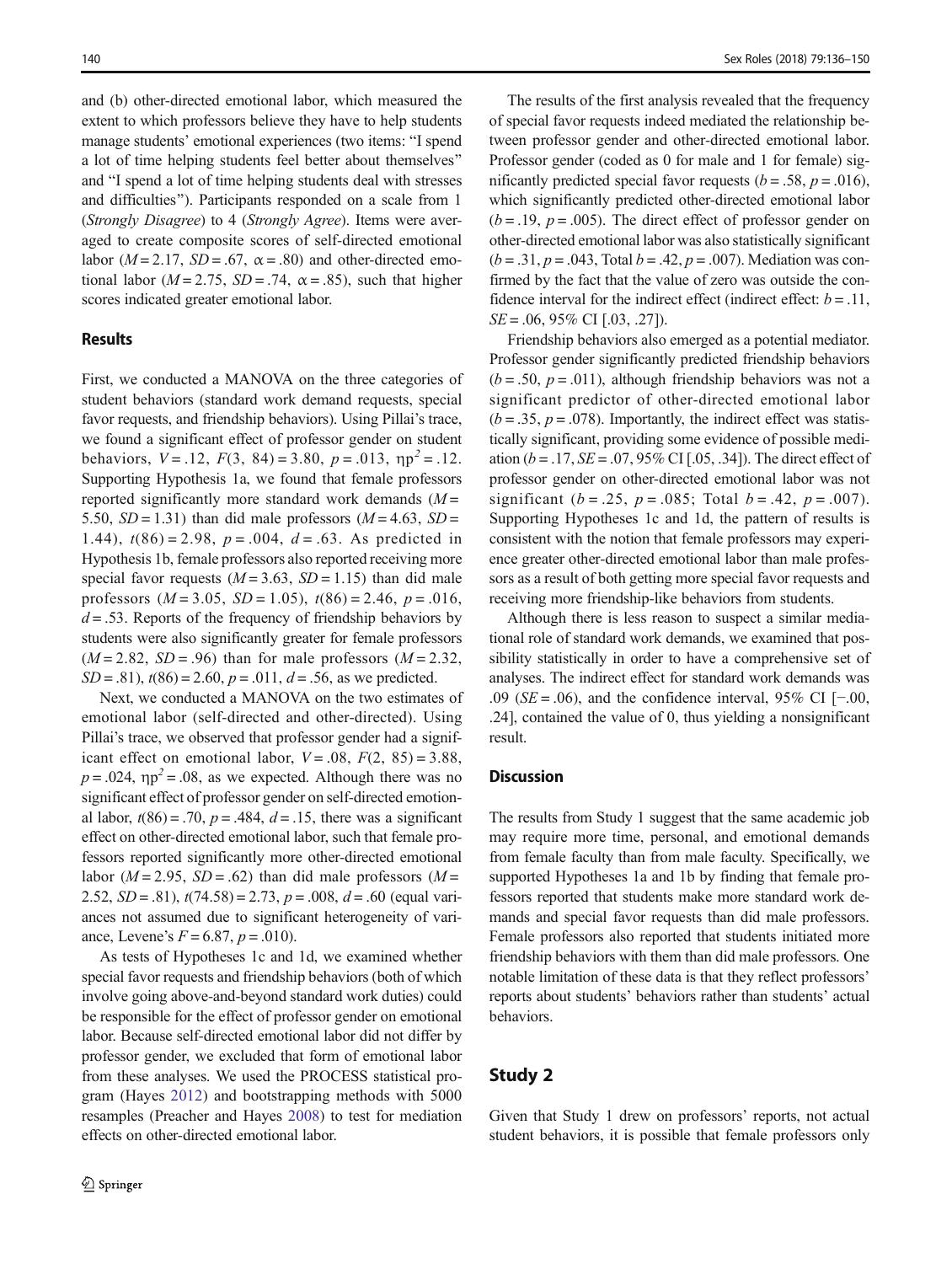perceive greater work demands, special favor requests, and friendship behaviors than male professors do, when in reality they encounter the same frequency of those behaviors. Another possibility is that female professors behave differently, perhaps unintentionally, to elicit more of those behaviors from students. If the female professors we surveyed are more accommodating with their students or assume more of a nurturing role with them, then students may be inclined to respond accordingly. If so, it would not be gender stereotyping by students causing those differences in the day-to-day experiences of female and male professors. To address these limitations, in Study 2 we had students respond to a fictitious female or male professor with an identical profile. Thus, any differences in reactions to our scenarios involving interactions with the professor could be attributed to the professor's gender alone, not any specific characteristics or behaviors regarding the professor. As mentioned previously, we focused on special favor requests in Study 2, and we also examined students' potentially reactive responses to having those requests denied, while also examining potential moderating effects of student characteristics.

## Method

#### **Participants**

Participants were undergraduate students at a U.S. northwestern public university completing the study for credit in a psychology course. Although 162 participated, 10 (6%) did not finish the surveys, an additional 8 (5%) failed at least two of the three data checking items, and 23 (14%) could not identify/recall the gender of the professor in the scenario (13 from the female and 10 from the male professor condition), thus failing the manipulation check. This left us with 121 participants ( $M_{\text{age}} = 22.10$ ,  $SD = 6.56$ , range = 17–53), consisting of 58 (48%) women and 61 (50%) men, and two participants (2%) who chose not to report their gender. Among these 121 participants, 38 (31%) were first year students, 20 (17%) were sophomores, 34 (28%) were juniors, 25 (21%) were seniors, and 4 (3%) were some other level. On average, students had been enrolled in college for 7.60 academic quarters  $(SD = 5.15)$ , and reported having had roughly 18 professors, estimating that  $37.59\%$  (SD = 18.90, range = 0–80%) of their professors were female and  $61.76\%$  (SD = 19.17, range = 0–100%) were male. Most participants (92; 76%) were White/Caucasian, 10 (8%) were multi-racial, 6 (5%) were Hispanic/Latino, 6 (5%) were Asian or Pacific Islander, 2 (2%) were Native American, one (1%) was Middle Eastern, and 4 (3%) chose not to respond.

The data were gathered in two phases. In the second phase, we gathered data from only male participants in order to achieve a gender-balanced sample. To ensure that the newer (male) participants did not differ from the original male participants, we compared the two groups of men on each of the dependent measures and the potential moderating variables. None of the analyses resulted in significant differences between the two data collections.

#### Procedure and Measures

Interested participants signed up for a study on "School and Life Experiences" and completed it online, anonymously, and during their own time via Qualtrics survey software. They were asked to imagine that they were taking a sociology class from a specific (fictitious) professor whose profile was provided to them. They read an introductory statement supposedly made by the professor on the first day of class. In that statement, the professor introduced himself/herself as "Dr. Eric/Erica Campbell^ and provided some background information about himself/herself (e.g., that s/has been working at the university for 10 years). The name of the professor, as well as the use of gendered pronouns in some of the subsequent survey questions, served as our professor gender manipulation, and participants were randomly assigned to one of the two experimental conditions. Participants were asked to form an impression of the professor based on the professor's class introduction, as well as a listing of the professor's characteristics, which they had supposedly learned from experience by taking the professor's class. The characteristics were rather generic in nature (e.g., nice, organized, clear speaker, gives moderately difficult exams, gives lots of examples, seems to have a busy schedule, teaches during late morning).

After reviewing the profile, participants were given seven scenarios that involved imagining special favor requests that could be asked of the professor. Most of these involved asking for something (such as extra credit, study guides, notes/slides, make-up tests) despite the professor having a stated policy against such requests (e.g., "If I missed an exam because I overslept, I would ask this professor to let me make up the test even if the professor had a policy that did not allow makeup tests" and "If I missed class, and had a good reason for missing it, I would ask this professor for the class notes/slides even if the syllabus says that notes/slides would not be provided in the case of an absence^). An additional few scenarios involved asking for above-and-beyond favors such as requests to boost test grades, retake a test, or have the professor go over all missed class material personally with the student (e.g., "If I had a particularly difficult week and failed an exam, I would ask this professor to let me retake the test" and "If the professor gave a particularly difficult exam, I would ask the professor if there could be a grade adjustment to increase everyone's score"). (A full list of these scenarios is available in an online supplement.)

For each scenario, participants were first asked to indicate how likely they would be to ask for the special favor on a scale from 1 (Not at all likely) to 6 (Extremely likely). Using the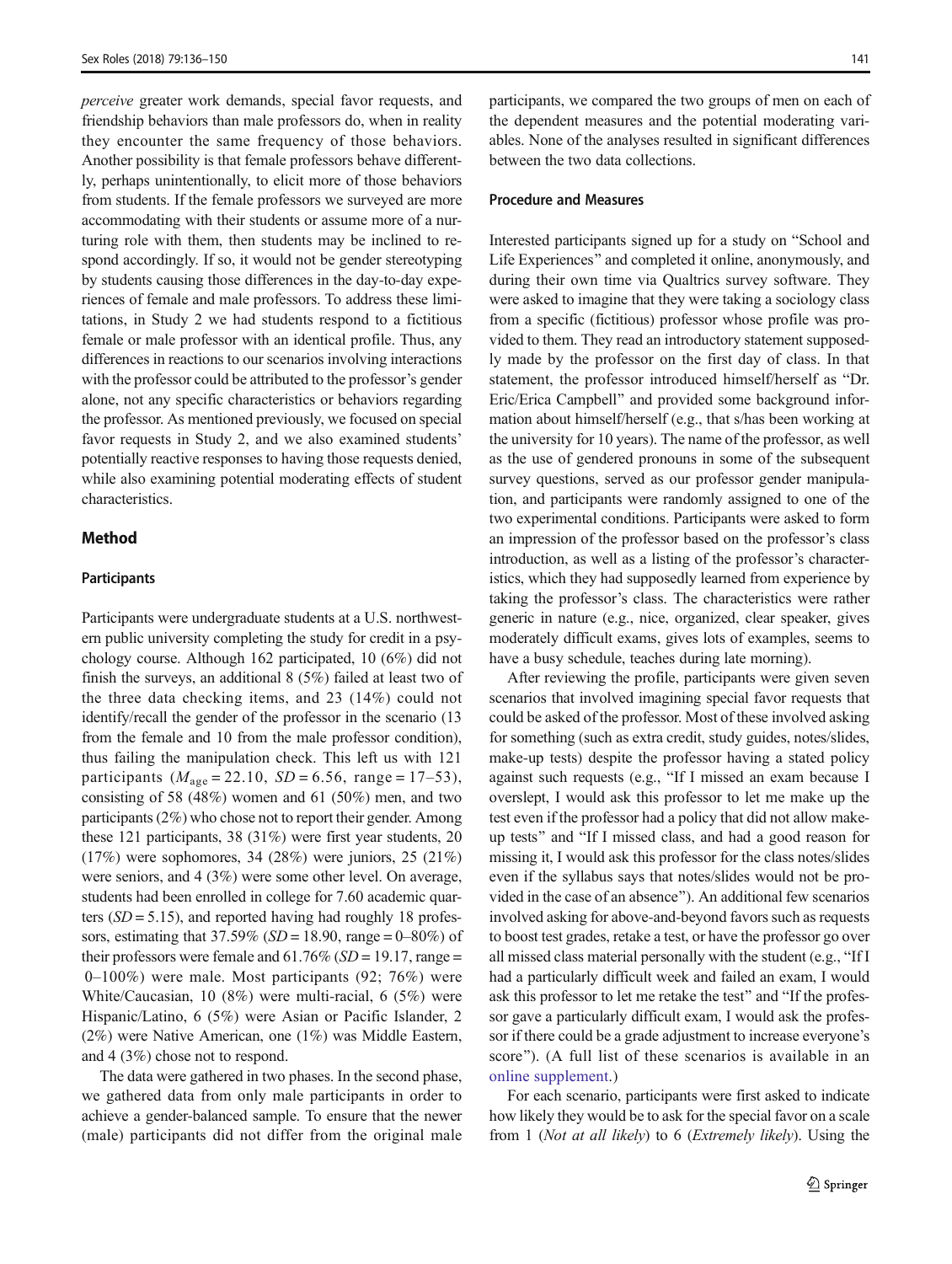same response scale, participants were then asked the likelihood that they would expect the professor to say "yes," be irritated if the professor said "no," be disappointed if the professor said "no," and "ask the professor again or plead more" if the initial request was denied. We then averaged responses across the seven scenarios for each dependent measure: likelihood of making the request ( $M = 2.60$ ,  $SD = .94$ ,  $\alpha = .71$ ), expectation of request approval  $(M = 2.08, SD = .73,$  $\alpha = .72$ ), irritation ( $M = 1.97$ ,  $SD = .95$ ,  $\alpha = .82$ ), disappointment ( $M = 2.68$ ,  $SD = 1.10$ ,  $\alpha = .81$ ), and pleading/persistence  $(M = 1.58, SD = .84, \alpha = .86)$ . Because the irritation and disappointment measures correlated strongly,  $r(119) = .64$ ,  $p < .001$ , and produced identical results in our analyses, we averaged them to create a composite measure of negative emotional reactions ( $M = 2.33$ ,  $SD = .93$ ,  $\alpha = .78$ ).

After responding to all of these scenarios, participants were asked (in two single items) the extent to which they would conclude that the professor disliked them if (a) the professor denied one of their requests from the scenarios or (b) the professor denied all of their requests from the scenarios. Because these two items correlated strongly,  $r(119) = .61$ ,  $p < .001$ , and produced identical results in the analyses, we averaged them to create a composite measure of perceptions of disliking ( $M = 2.13$ ,  $SD = 1.14$ ,  $\alpha = .73$ ).

Next, participants completed the Academic Entitlement Scale (Kopp et al. [2011](#page-14-0)), which is an eight-item assessment with such items as, "Because I pay tuition, I deserve passing grades" and "It is the professor's responsibility to make it easy for me to succeed." Participants responded on a scale ranging from 1 (Strongly Disagree) to 7 (Strongly Agree). The eight items were averaged to create overall scores  $(M = 2.27)$ ,  $SD = .93$ ,  $\alpha = .76$ , such that higher scores indicated more entitlement. Before completing the measures which assess attitudes toward women, we had participants describe what they believed to be the purpose of the study in order to determine possible suspicion. Only one participant mentioned the professor's gender, and none of the participants' responses indicated awareness of our hypotheses.

Participants then completed the Gender and Authority measure (GAM; French and Raven [1959;](#page-13-0) see also Rudman and Kilianski [2000,](#page-14-0) for evidence supporting the measure's validity and reliability), which assesses negative views of women in positions of authority (e.g., "In general, I would rather work for a man than a woman" and "If I were having a serious operation, I would have more confidence in a male surgeon^). There were 15 items, with a response scale ranging from 0 (Disagree Strongly) to 5 (Agree Strongly). All items were averaged (after recoding reverse-scored items) to create overall GAM scores  $(M = 1.90, SD = .65, \alpha = .71)$ , such that higher scores indicated greater aversion toward women in authority positions.

Using the same 0–5 response scale, general sexism against women was assessed with the Modern and Old-Fashioned Sexism Scales (Swim et al. [1995\)](#page-14-0). Modern sexism can be considered a subtler form of sexism observed in current times, which largely assesses the denial of the existence of sexism against women. It was measured using eight items (e.g., "It is rare to see women treated in a sexist manner on television"). Old-fashioned sexism involves the belief in traditional gender roles, along with blatant anti-woman sentiments less commonly observed today than in the past. It was assessed using five items (e.g., "Women are generally not as smart as men"). Items for each scale were averaged (after recoding reversescored items) to create overall scores for Modern Sexism  $(M = 1.58, SD = .95, \alpha = .85)$  and Old-Fashioned Sexism  $(M = .65, SD = .77, \alpha = .69)$ . Note that one of the five oldfashioned sexism items ("I would be equally comfortable having a woman as a boss as a man"-reversed item) was removed because its inclusion lowered alpha to .66.

As a manipulation check, participants were then asked to recall the professor's gender from the fictitious profile as part of a "memory test." We then asked for some general and academic demographic information. Upon completion, participants were given debriefing information and credit for participation.

# Results

#### Professor Gender and Academic Entitlement

Our primary model was that student entitlement would interact with professor gender to influence expectations of approval, which would thus affect students' likelihood of asking for the favor, experiencing negative emotions (irritation/disappointment) after denial of a favor, and persisting/pleading for a "yes" after getting a "no" response. Because there were no significant main effects or interactions involving students' gender when examined in a student gender × professor gender × academic entitlement (as a continuous variable) General Linear Model, we excluded students' gender from these analyses.

We expected entitlement to play a moderating role in our effects of professor gender on the dependent measures. Looking at the bivariate correlations in Table [1,](#page-7-0) students' academic entitlement was significantly correlated with all study variables in the Female Professor condition but not in the Male Professor condition. Thus, entitlement was only associated with stronger expectations of favor-granting and more negative student reactions when the professor was female. Formal tests of moderation were conducted to investigate these patterns further.

Hypothesis 2a was that students would have greater expectations of favor approval by a female than by a male professor, particularly when the students had high academic entitlement. Using Model 1 in PROCESS (Hayes [2012](#page-14-0)), which conducts basic moderation analyses, we tested for a possible interaction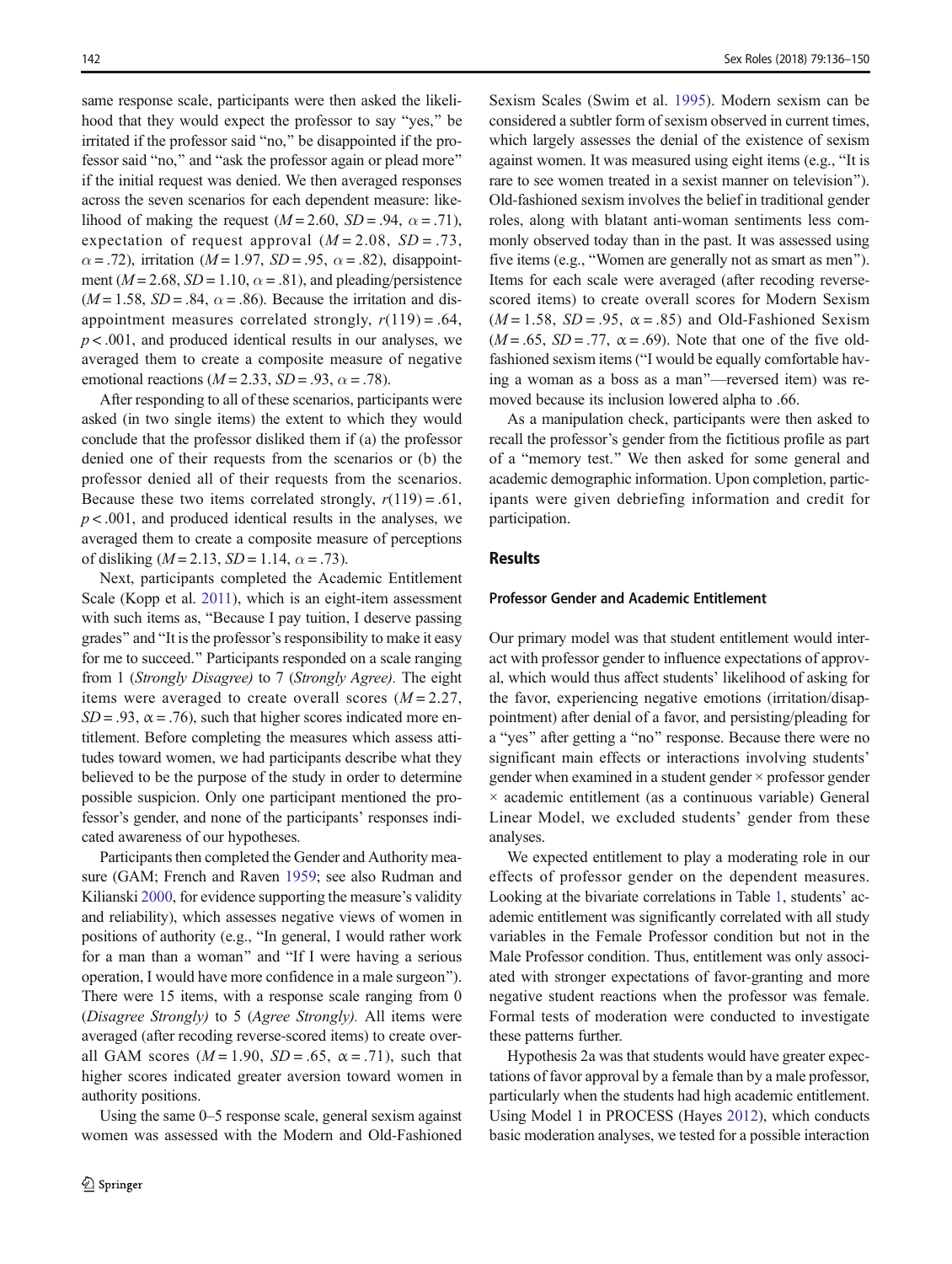<span id="page-7-0"></span>Table 1 Descriptive statistics and correlations by experimental condition, Study 2

| Variables               | Professor gender          |                           | Correlations |         |         |                          |                |        |
|-------------------------|---------------------------|---------------------------|--------------|---------|---------|--------------------------|----------------|--------|
|                         | Female<br>M(SD)           | Male<br>M(SD)             |              | 2       | 3       | 4                        | 5              | 6      |
| 1. Requesting favor     | $2.64(.99)$ <sub>a</sub>  | $2.56(.89)_{h}$           |              | $.72**$ | $.60**$ | $.63**$                  | $.34**$        | $-.03$ |
| 2. Expecting "Yes"      | 2.12(.80)                 | $2.05(.66)$ h             | $.70**$      |         | $.64**$ | $.62**$                  | $.40**$        | $-.04$ |
| 3. Negative emotions    | $2.38(.93)$ <sub>a</sub>  | $2.28(.93)_{h}$           | $.52**$      | $.72**$ | $-$     | $.57**$                  | $.50**$        | .02    |
| 4. Pleading             | 1.66 $(.89)_{a}$          | $1.50(.78)$ h             | $.62**$      | $.70**$ | $.76**$ | $\overline{\phantom{a}}$ | .22            | .01    |
| 5. Perceived dislike    | $2.24(1.15)$ <sub>a</sub> | $2.02(1.13)$ <sub>a</sub> | $39**$       | $.39**$ | $.32*$  | $32**$                   | $\overline{a}$ | .16    |
| 6. Academic entitlement | $2.27(1.00)$ <sub>a</sub> | $2.27(.87)$ <sub>a</sub>  | $.40**$      | $.44**$ | $.50**$ | $.51**$                  | $.46**$        |        |

Means with different subscripts across a row indicate a significant main effect ( $p < .05$ ) of professor gender in our analytic models. Correlations below the diagonal are for the Female Professor condition; above the diagonal, the Male Professor condition

 $**p* < .05.$   $**p* < .01$ 

between professor gender (coded as 0 for male professor and 1 for female professor) and academic entitlement (treated as a continuous variable) on expectations of approval of the hypothetical special favor requests. There was a statistically significant main effect of professor gender on expectations, F(1, 117) = 5.68,  $p = .019$  ( $b = -.80$ ,  $SE = .34$ ), such that participants were more likely to expect a "yes" response to the special favor requests when the professor had a woman's name than when the professor had a man's name. (Refer to Table 1 for condition means for all dependent measures.)

There was no main effect of academic entitlement,  $F(1, 1)$  $117$ ) = .10,  $p = .757$  ( $b = -.03$ ,  $SE = .10$ ), but, as predicted by Hypothesis 2a, the professor gender  $\times$  academic entitlement interaction was statistically significant,  $F(1, 117) = 7.80$ ,  $p = .006$  ( $b = .38$ ,  $SE = .14$ ,  $\Delta R^2 = .06$ ). PROCESS analyses provided predicted scores on the dependent measure for participants who were one standard deviation below the mean, those at the mean, and those one standard deviation above the mean on the continuous moderating variable. Students had a stronger expectation of request approval from the female professor than from the male professor when they had a high level (+1 *SD*) of academic entitlement,  $t = 2.37$ ,  $p = .020$  ( $b = .42$ ,  $SE = .18, 95\% \text{ CI}$  [.07, .78]), but not when they had average,  $t = .54$ ,  $p = .590$  ( $b = .07$ ,  $SE = .13$ , 95% CI [−.18, .32]) or low (−1 SD) levels of entitlement,  $t = -1.61$ ,  $p = .111$  ( $b = -.29$ ,  $SE = .18, 95\% \text{ CI}$  [−.64, .07]). This pattern supported the notion (in Hypothesis 2a) that high academic entitlement may be a prerequisite for the professor gender effect on expectations of getting a special favor request granted.

We obtained the same professor gender main effect on likelihood of requesting favors,  $F(1, 117) = 4.29$ ,  $p = .041$  ( $b =$  $-90$ , SE = .44), on negative emotional reactions to favor denial,  $F(1, 117) = 4.56$ ,  $p = .035$  ( $b = -.91$ ,  $SE = .43$ ), and on further pleading upon request denial,  $F(1, 117) = 5.04$ ,  $p = .027$  ( $b = -.85$ ,  $SE = .38$ ), but not on perceptions of being disliked by the professor,  $Fs(1, 117) = .85$ ,  $p = .359$  ( $b = -.48$ ,  $SE = .52$ ). The condition means for each dependent measure were in the predicted directions for the significant professor gender main effects (see Table 1). Specifically, students reported a greater likelihood of requesting the favors, reacting negatively to request denial, and pleading further upon request denial when the professor was female than when the professor was male.

The professor gender  $\times$  academic entitlement interaction was also significant for likelihood of requesting the favors,  $F(1, 117) = 5.88$ ,  $p = .041$  ( $b = .43$ ,  $SE = .18$ ,  $\Delta R^2 = .05$ ), negative emotional reactions to request denial,  $F(1, 117) = 6.57$ ,  $p = .012$  (b = .45, SE = .17,  $\Delta R^2 = .05$ ), and further pleading,  $F(1, 117) = 8.28$ ,  $p = .005$  ( $b = .44$ ,  $SE = .15$ ,  $\Delta R^2 = .06$ ), but not for perceptions of being disliked by the professor,  $F(1, 1)$  $117$ ) = 2.05, p = .155 (b = .31, SE = .21,  $\Delta R^2$  = .02). As with expectations of approval, when the interactions were significant in these analyses, it was because only participants high in academic entitlement were significantly more reactive to the female than to the male professor ( $ps = .006-.043$ ). Thus, entitled students reported a greater likelihood of expecting favor approval, requesting special favors, feeling negative emotions upon being denied favors, and pleading further after favor denial if the professor had a woman's name than if the professor had a man's name, despite otherwise identical professor profiles.

#### Mediation by Approval Expectation

Our next step was to examine whether the interactive effects of professor gender and academic entitlement on expectation of approval were responsible for the increased likelihood of requesting the favors and of having more reactive responses when the requests were denied. We used Model 7 (Conditional Process Analysis) in PROCESS to test for this moderated mediation (Hayes [2012\)](#page-14-0). Our analytic model is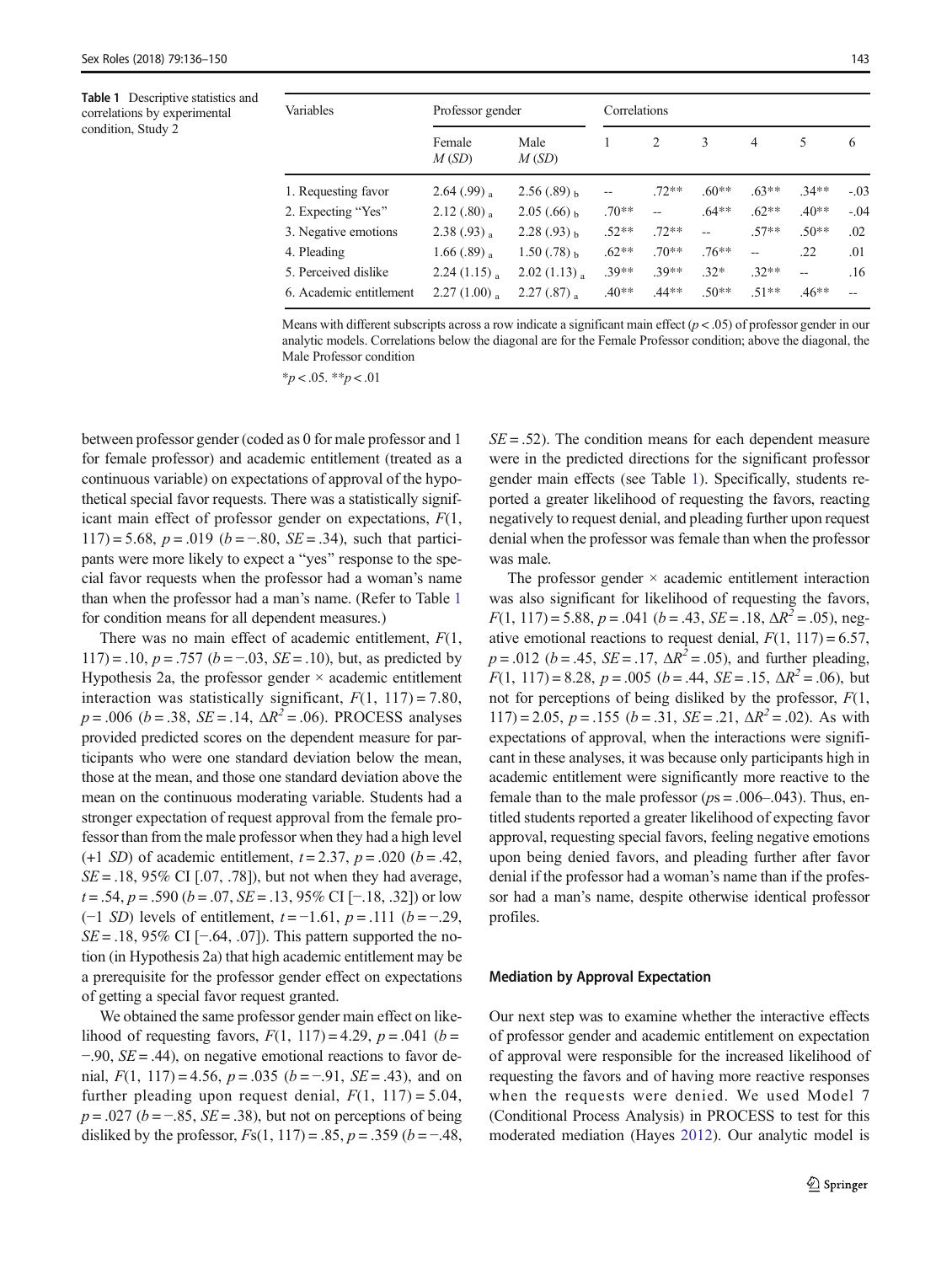presented in Fig. 1. Bootstrapping methods with 10,000 resamples (Preacher and Hayes [2008\)](#page-14-0) were used.

Our first analysis tested Hypothesis 2b by examining whether the interactive effect of gender and entitlement would influence participants' likelihood of asking for special favors via expectation of request approval. Specifically, Hypothesis 2b predicted that primarily among highly entitled students would we find that professor gender influenced the likelihood of asking for special favors and that it would occur as a result of higher expectations of request approval from a female versus male professor. The analysis supported this prediction. Table [2](#page-9-0) presents the relevant statistics for the moderated mediational analyses for all dependent measures. As shown, expectation of approval was a significant mediator of the effect of professor gender on asking for the favor, and this mediational path was moderated by academic entitlement, such that the mediation held true when students had high entitlement scores, but not when they had low or average entitlement scores.

Supporting Hypothesis 2c, the same results were obtained for each of the other dependent variables, which included negative emotional reactions to the professor denying the request, pleading further upon request denial, and the perception of being disliked as a result of request denial (despite the lack of significant effects on disliking in the simpler professor gen $der \times$  entitlement model discussed previously). In every case, the indirect effect of expectation of approval in the relationship between professor gender and the dependent measure was significant only if participants were high (i.e., +1 SD) in academic entitlement (see Table [2](#page-9-0)).

#### Moderating Effects of Students' Gender Attitudes

One purpose of Study 2 was to investigate whether students' attitudes toward women moderate the effects of professor gender on our dependent measures. We used Model 1 in PROCESS (Hayes [2012](#page-14-0)) to examine potential interactions between professor gender and each measure of attitudes toward women on each dependent measure. Hypothesis 2d was



Fig. 1 The moderating role of academic entitlement in the mediation of expectation of approval in the effect of professor gender on the likelihood of making special favor requests in Study 2. "Path a" represents the professor gender × academic entitlement interaction

that aversion to women in authority would moderate the effects of professor gender on the dependent measures, and Hypothesis 2e was that sexism would play a moderating role. We applied a Bonferroni correction to these statistical tests, given that these analyses involved running 12 models, thus setting the alpha value to .004. None of the measures assessing gender attitudes significantly moderated the effect of professor gender on any of the dependent measures at this cut-off value for statistical significance.

#### Potential Involvement of Students' Gender

The role of students' gender in perceptions of and reactions toward female versus male professors has been inconsistent in past research, often with no effect of students' gender on biases (e.g., Sinclair and Kunda [2000\)](#page-14-0). Thus, we did not specifically expect students' gender to play a role in our findings. However, for the sake of being thorough, we performed student gender × professor gender condition ANOVAs on each of our dependent measures. We applied a Bonferroni correction, setting the alpha value to .010, given that we ran five models to conduct these statistical tests. There were no main effects or interactions involving gender on the likelihood of making the requests, the likelihood of continuing to plead/persist after request denial, nor the likelihood of feeling disliked by the professor upon request denial.

The only significant finding in these analyses was a student gender × professor gender condition interaction on expectation of request approval,  $F(1, 115) = 8.66$ ,  $p = .004$ ,  $np^2 = .07$ . We used simple effects tests to follow up on the interaction, which appeared to emerge because only female participants had a stronger expectation of request approval when the professor was female ( $M = 2.33$ ,  $SE = .14$ ) versus male ( $M = 1.88$ ,  $SE = .13$ ,  $F(1, 115) = 5.76$ ,  $p = .018$ , Cohen's  $d = .57$ . Male participants exhibited no such significant difference  $(M_{\text{female}} = 1.96, \ \text{SE} = .13 \ \text{vs.} \ M_{\text{male}} = 2.27, \ \text{SE} = .13),$  $F(1, 115) = 3.07, p = .083.$ 

## **Discussion**

The results of Study 2 supported the notion (from Hypothesis 2a) that students with high academic entitlement have a higher expectation of female professors granting their special favor requests. This increased expectancy consequently resulted in a greater inclination, in our hypothetical scenarios, for students to ask for these (sometimes outrageous) favors (supporting Hypothesis 2b), as well as an increased likelihood of becoming irritated or disappointed if the professor rejected the favors, and less willingness to take "no" for an answer (supporting Hypothesis 2c). We believe these effects are the result of women being perceived as more communal (Eckes [2002;](#page-13-0) Ridgeway [2001](#page-14-0)), and female professors thus being set to a higher standard regarding nurturing behavior (Burns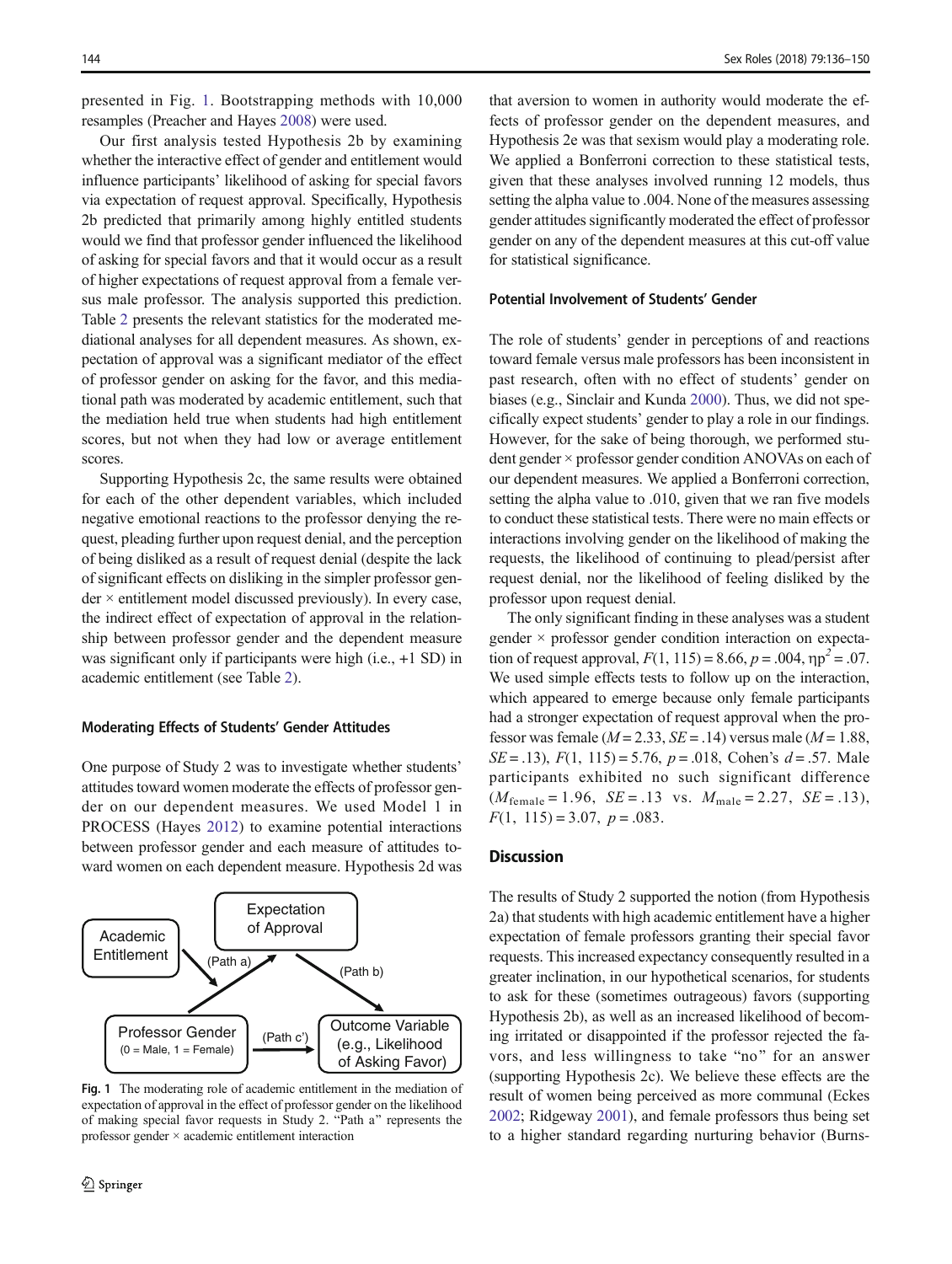<span id="page-9-0"></span>Table 2 The mediating role of approval expectation in the effect of the professor gender × student entitlement interaction on each dependent measure, Study 2

| Dependent variable                          | $\boldsymbol{b}$ | <b>SE</b> | $\boldsymbol{p}$ | 95% CI           |
|---------------------------------------------|------------------|-----------|------------------|------------------|
| Likelihood of asking for favor:             |                  |           |                  |                  |
| Path a                                      | .38              | .14       | .006             | $[.11, .65]$ *   |
| Path b                                      | .91              | .08       | .000             | $[.74, 1.07]$ *  |
| Path c'                                     | .01              | .12       | .907             | $[-.23, .25]$    |
| Indirect effect at low entitlement          | $-.26$           | .16       |                  | $[-.59, .05]$    |
| Indirect effect at average entitlement      | .06              | .11       |                  | $[-.16, .29]$    |
| Indirect effect at high entitlement         | .39              | .17       |                  | $[.05, .70]$ *   |
| Negative emotional reactions to denial:     |                  |           |                  |                  |
| Path a                                      | .38              | .14       | .006             | $[.11, .65]$ *   |
| Path b                                      | .86              | .09       | .000             | $[.69, .1.04]$ * |
| Path c'                                     | .04              | .13       | .735             | $[-.21, .29]$    |
| Indirect effect at low entitlement          | $-.25$           | .16       |                  | $[-.58, .05]$    |
| Indirect effect at average entitlement      | .06              | .11       |                  | $[-.16, .27]$    |
| Indirect effect at high entitlement         | .37              | .17       |                  | $[.05, .70]$ *   |
| Pleading after denial:                      |                  |           |                  |                  |
| Path a                                      | .38              | .14       | .006             | $[.11, .65]$ *   |
| Path b                                      | .76              | .08       | .000             | $[.60, .91]$ *   |
| Path c'                                     | .11              | .11       | .353             | $[-.12, .33]$    |
| Indirect effect at low entitlement          | $-.22$           | .14       |                  | $[-.51, .03]$    |
| Indirect effect at average entitlement      | .05              | .10       |                  | $[-.13, .25]$    |
| Indirect effect at high entitlement         | .32              | .15       |                  | $[.05, .64]$ *   |
| Perceptions of being disliked after denial: |                  |           |                  |                  |
| Path a                                      | .38              | .14       | .006             | $[.11, .65]$ *   |
| Path b                                      | .61              | .13       | .000             | $[.35, .87]$ *   |
| Path c'                                     | .17              | .19       | .376             | $[-.21, .55]$    |
| Indirect effect at low entitlement          | $-18$            | .13       |                  | $[-.50, .02]$    |
| Indirect effect at average entitlement      | .04              | .08       |                  | $[-.11, .21]$    |
| Indirect effect at high entitlement         | .26              | .13       |                  | $[.06, .58]$ *   |

These indirect effects represent the indirect effect of expectation of approval involved in the relationship between professor gender and each outcome variable at different levels of academic entitlement. Path a: Professor Gender × Entitlement interaction on Expectation of Approval. Path b: Expectation of Approval effect on dependent measure. Path c': Professor Gender Effect on dependent measure (after accounting for mediator of Expectation of Approval). "Negative Reactions to Request Denial" refers to a composite measure of irritation, disappointment, and pleading/persistence after request denial. Low Entitlement = −1 SD; High Entitlement = + 1SD  $*_{p}$  < .05

Glover and Veith [1995;](#page-13-0) Sprague and Massoni [2005](#page-14-0)). Interestingly, students' general attitudes regarding women or female authority figures played no role in these results.

# General Discussion

The current research examined the extra burdens experienced by female professors in academia in the form of receiving more work demands from their students. We found that female professors (compared to male professors) reported receiving more standard work demands and being asked for more special favors from students. Furthermore, the current work demonstrates that students with higher levels of academic entitlement are particularly likely to expect and ask for special favors from female professors (compared to male professors) and are more likely to be upset and persistent if their favor requests are not granted. Thus, our research adds to the body of empirical work regarding the experiences of female professors, and expands it by providing more information about how students treat female professors, how they react to them when the professors stand their ground, and what kinds of students are particularly likely to treat female professors differently from male professors.

In Study 1, we examined whether female professors report greater solicitation of standard work demands, special favor requests, and friendship behaviors than do male professors. We found that female professors reported all of these with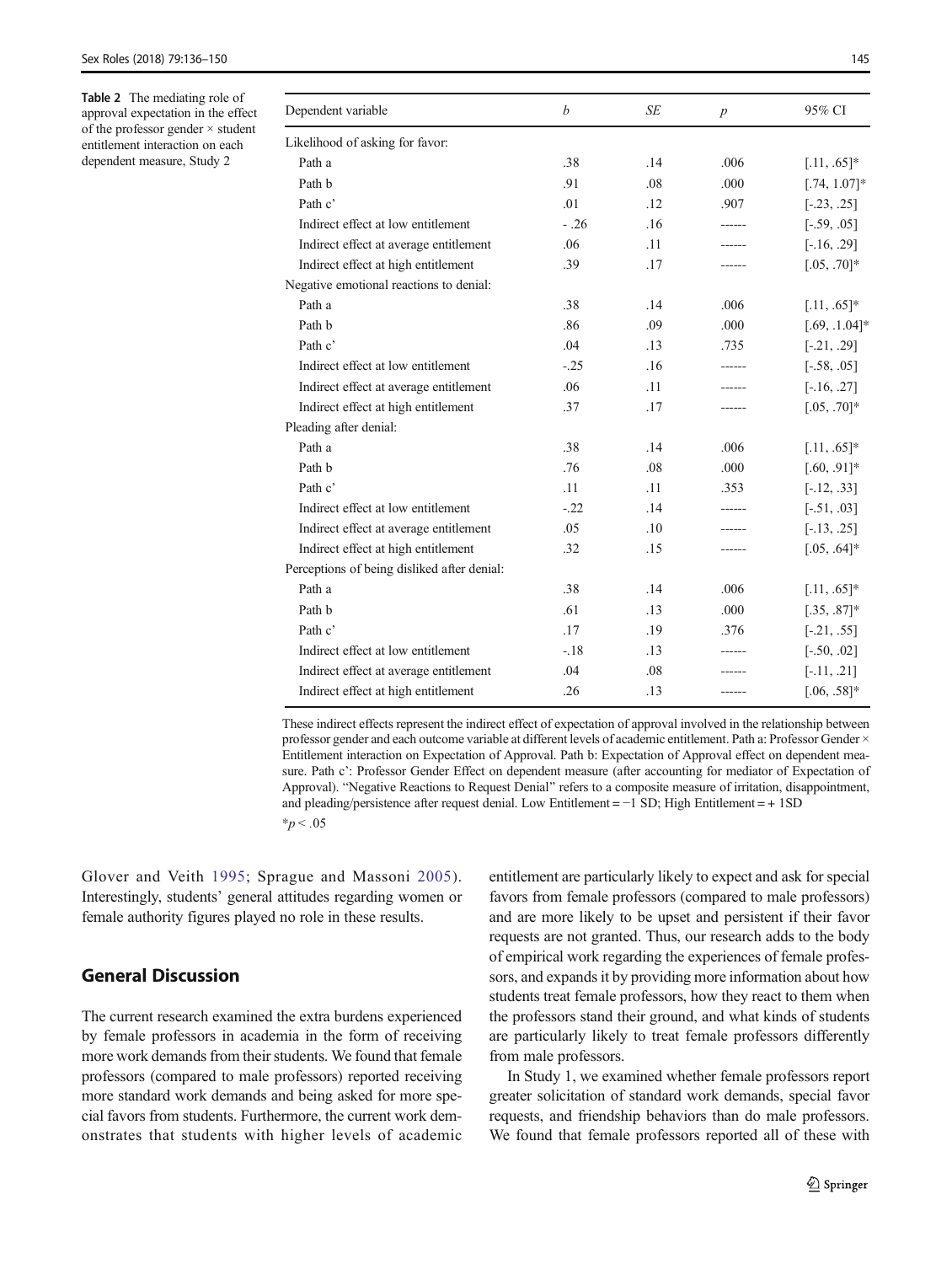greater frequency and that the latter two were associated with higher scores on the other-directed emotional labor measure among female professors. Certainly, if students are requesting more of their professors, particularly requests that go beyond standard work duties, professors are likely to spend more time dealing with those non-standard activities and the students' emotions that may accompany them. This is consistent with prior work illustrating that college instructors tend to report greater work strain and exhaustion to the extent that students behave in a more entitled and uncooperative manner toward them (Jiang et al. [2017\)](#page-14-0). Although friendship behaviors can be viewed as pleasant and favorable, they, even more so than special favor requests, seemed to cause female professors in Study 1 to perceive greater other-directed emotional labor.

However, there were no effects involving self-directed emotional labor, which essentially assessed professors' felt pressure to put on a façade to appear pleasant for their students. Female professors do not seem to succumb to special requests or friendship behaviors by feeling more pressure than male professors to respond with artificial kindness, at least based on their self-reported experiences. Or, if they do sometimes feel that way, perhaps at other times they feel even more motivated to stand their ground, causing these opposing behaviors to cancel each other out.

In Study 2, we used an experimental paradigm to examine whether students would be more likely to ask favors of a (fictitious) female professor, and whether student characteristics (academic entitlement, views of authority based on gender, and modern and old-fashioned sexism) moderated the effect. Results indicated that students, specifically those with high levels of academic entitlement, expected female professors to grant their special favor requests and were more inclined to make the requests, be irritated/disappointed if the professor denied the requests, and persist in asking for favors after being denied, if the professor was female versus male. They were also more likely to conclude, if the professor was female, that a request denial meant that the professor disliked them.

It is interesting to note that although academic entitlement was correlated with all of the dependent measures in the female professor condition, none of these correlations were significant in the male professor condition, suggesting that male professors may be more immune to potential entitlement effects. Perhaps because of gendered expectations of men as more agentic and authoritative (Eckes [2002](#page-13-0); Ridgeway [2001\)](#page-14-0), students, even entitled ones, may choose not to oppose their male professors' decisions. This could be out of respect for male professors, feeling intimidated by male professors (if they are seen as more powerful), or believing that opposing the male professors' decisions would be unproductive because their agentic qualities would cause them to remain firm on those decisions. The last possibility seems to fit the data well, considering that entitlement was unrelated to expectations of favor approval when the professor was male. Not surprisingly, students low in academic entitlement did not exhibit professor gender effects, probably because such students would be less inclined to make special favor requests of any professor.

Interestingly, Study 2 found no evidence of students' attitudes toward women playing a role when it came to making special favor requests. There was no impact of students' views of women in authority positions, modern sexism, or oldfashioned sexism on the likelihood of asking for special favors or on anticipated negative reactions to favor refusals. Although surprising, the lack of any moderating effect of aversion to women in authority positions is consistent with Rudman and Kilianski's ([2000](#page-14-0)) research, which yielded no clear connection between such aversion and beliefs regarding agentic and communal qualities of men and women. If students are simply behaving in an opportunistic manner, then their reactions to female professors regarding special favor scenarios may be driven solely by their communal expectations of them, regardless of their opinions about the legitimacy of their status.

Although students' sexist views did not influence how students projected treating the female professor in Study 2, implicit measures of sexism sometimes yield clearer results (e.g., de Oliveira Laux et al. [2015\)](#page-13-0) than explicit ones like those used in our research. Despite perceiving them differently, students may not intend to treat female professors differently than male professors. Thus, future research might benefit from including an assessment of implicit gender stereotypes as a potential moderator. It is also possible that the lack of sexism effects resulted from floor effects (especially for the measure of old-fashioned sexism) rather than reflecting true null effects of sexism on students' treatment of female professors. Nevertheless, the moderating role of academic entitlement in Study 2 was so strong and consistent that it may be much more involved in this gender bias than any gender attitudes are.

Regardless of the root cause of differential expectations of female versus male professors, our work demonstrates that these expectations influence how some students likely treat female professors. Such treatment may greatly impact female professors, from greater time demands and emotional labor (Study 1) to more negative emotional reactions and pleading from students (Study 2). It is also important to consider that faculty work life constitutes more than just interactions with students. If female faculty members face similar differential treatment by colleagues and staff members (e.g., greater pressure to conduct tedious committee work), then that could exacerbate their emotional and work burden even further. A recent study found, in fact, that female professors engage in more university/department service activities than do male professors (Guarino and Borden [2017](#page-13-0)). This could be problematic for female professors given that a greater workload may contribute to burnout, and that emotional labor may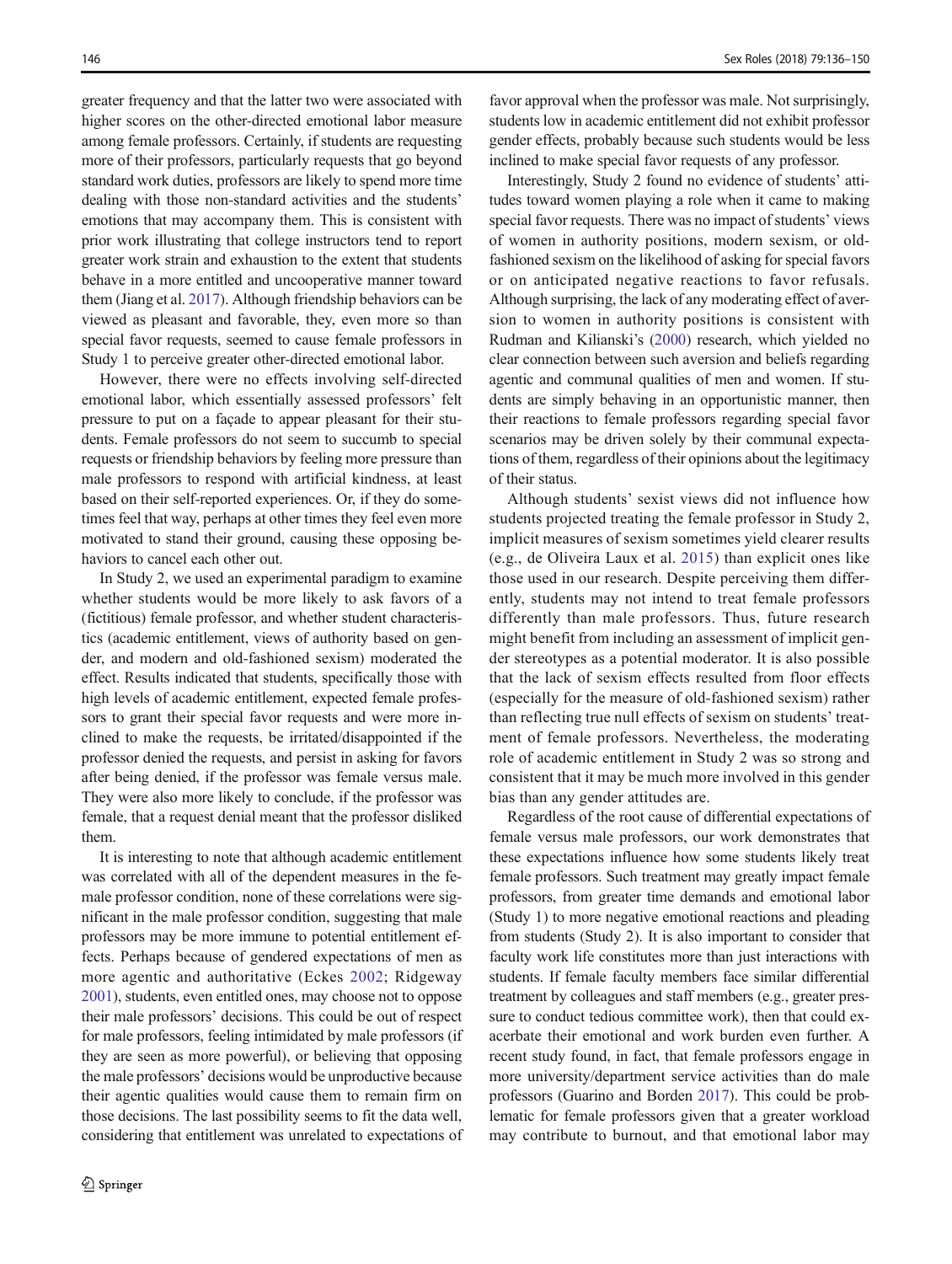contribute to greater work stress, lower satisfaction, and greater distress (Pugliesi [1999\)](#page-14-0).

#### Limitations and Future Research Directions

One potential limitation of the present studies is that student population characteristics may impact both average levels of academic entitlement and how likely students are to make special favor requests of professors in general. The data for Study 2 were gathered from a public university, but it is possible that findings gathered at different types of institutions may be stronger (e.g., at private liberal arts colleges) or weaker (e.g., at community colleges).

Another limitation to the conclusions that we can draw from our research is the possibility that female professors may in reality be, or at least appear to be, more open to special favor requests than male professors in similar positions, thus eliciting more of these requests from students. If so, this especially may be the case for female professors who are early in their careers and/or are in non-tenure-track positions, where continued employment is dependent on student evaluations. Furthermore, if students have had different experiences with male and female professors, that could cause them to develop the differential expectations we observed in Study 2.

Relatedly, it would be interesting to examine actual student behaviors toward male and female professors rather than professors' perceptions (Study 1) or students' ratings in hypothetical scenarios (Study 2). Regarding Study 2, there could be differences between students' self-reports and their actual behavior. Perhaps students would feel bolder when responding to hypothetical scenarios, or perhaps they would assume that they would respond in a more respectful manner than they actually would. However, the fictitious professor methodology we used was advantageous in allowing us to hold characteristics about the professors constant while manipulating only professor gender, whereas other methodologies would incur potential confounds.

Future research directions might include examining additional professor traits beyond gender that might affect students' expectations, such as the professor's age, race, degree, occupational status, discipline, and confidence. Although participants in Study 2 were told the male or female professor had been working at the university for 10 years, it is still possible that students may have inferred different ages of the male versus female professor, which could result in a potential confound. It could be that seasoned female professors are challenged less frequently than are those more recently out of graduate school. However, Study 1 found different amounts of special favor requests for male and female professors even though the two groups of participants were of the same age, on average, and had about the same amount of college teaching experience.

Another consideration is that professor gender effects may vary across academic disciplines. Specifically, gender effects may be stronger or weaker depending on whether female professors teach courses on social issues like sociology (as in Study 2), which may be perceived as a discipline with a more liberal stance on issues, as opposed to courses on "hard sciences" or STEM fields, like chemistry and engineering, which could be viewed as more traditional. Thus, further work using multiple populations, methodologies, and assessments are needed before we can determine the generalizability of our findings.

#### Practice Implications

One practical implication of this work involves tenure and hiring decisions made by administrators. Aside from contributing to burnout and taking time away from career-enhancing activities (see Jiang et al. [2017\)](#page-14-0), greater demands and special requests from students may affect female professors' career advancement by causing them to get less favorable course evaluations and/or more complaints filed against them. Students may perceive female professors as less fair than their male counterparts if female professors are expected to expend exceptional effort to help out their students in unrealistic ways, thus resulting in worse evaluations. The literature on gender effects on student evaluations of teaching is somewhat conflicted, with some findings demonstrating gender bias and others not (e.g., Bachen et al. [1999;](#page-13-0) Basow [2000](#page-13-0); Young et al. [2009](#page-14-0)). Importantly, these inconsistencies in findings cannot be explained simply by the years in which studies were conducted given the broad span of years represented; thus, it is not simply the case that gender bias has decreased over time.

Although gender effects tend to be small when they do emerge (Feldman [1993;](#page-13-0) Marsh and Dunkin [1992\)](#page-14-0), it is noteworthy that even small aggregated influences on student evaluations can have large impacts on female professors' teaching reviews and progression through tenure (Basow and Silberg [1987](#page-13-0)). Thus, students' expectations of their female versus male professors may have lasting consequences even beyond the day-to-day extra burdens experienced by female professors. One consideration then is whether university administrators might keep this research in mind when evaluating tenure portfolios of female professors and using student evaluations of teaching to make decisions about hiring and promotion.

Another clear practical implication of our work involves determining how to best curb the extra burdens experienced by female professors. Because our research found that academic entitlement played a bigger role than gender attitudes in the differential treatment of female professors, the best way to reduce job strain for female professors may be to lower overall academic entitlement across all students. Not only might it be more effective in reducing the gender biases we observed, but it could also lead to more global benefits for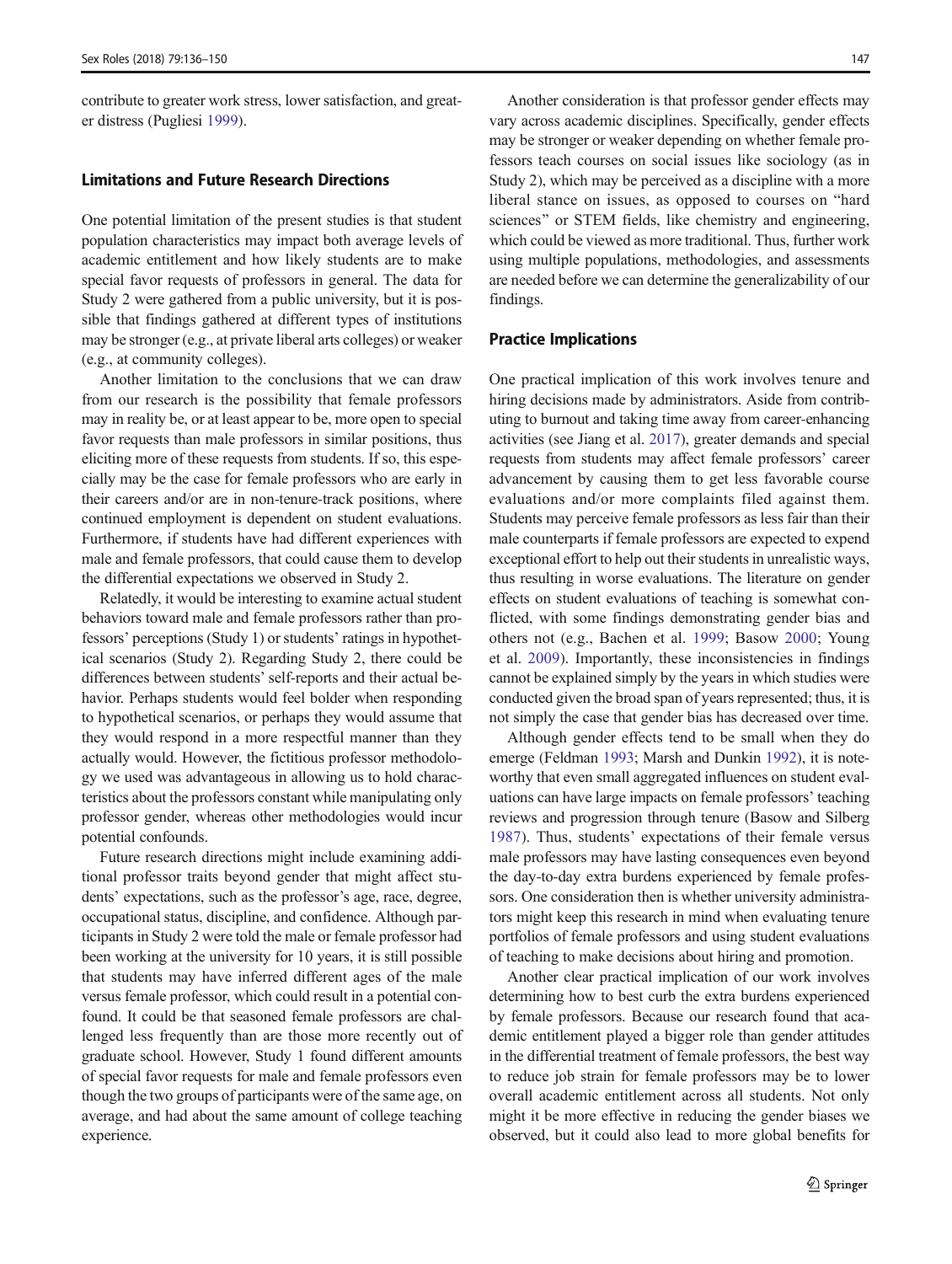both students and professors if it causes students to be more self-driven, appreciative, and hard-working. We also suspect that it would be easier to reduce academic entitlement than to take all of the steps necessary for teaching students not to have and act on gender stereotypes, particularly those held at an unconscious level. Doing the latter would entail teaching the content of the stereotypes, convincing students that they possess the stereotypes, and motivating them to not use the stereotypes. Even still, students may not be able to control the effects of any implicit gender stereotypes that they hold. Although reducing sexism in academia is an important undertaking, it may not be the most direct path toward reducing extra burdens for female professors.

Even though academic entitlement beliefs may be more malleable than gender beliefs, some researchers suggest that academic entitlement is less malleable than the uncivil student behaviors that may follow, such as disrespecting or challenging an instructor, or responding with hostility or complaints (Jiang et al. [2017](#page-14-0)). Moreover, Jiang et al. [\(2017\)](#page-14-0) have found that the reason that academic entitlement results in more instructor work strain and exhaustion is because of the uncivil student behaviors that stem from such entitlement. The authors suggest, then, that perhaps these uncivil behaviors could be reduced via formal rules of conduct (e.g., specified on syllabus) or discussions with students regarding the negative effects of uncivil behaviors.

Perhaps efforts could be geared at reducing both entitlement beliefs and their negative behavioral outcomes simultaneously. No known intervention for reducing academic entitlement has yet been tested empirically, although some researchers do make some suggestions, such as implementing clearer standards and assessment practices, explicit requirements for professor-student interactions, and efforts to re-socialize students and faculty (Lippmann et al. [2009](#page-14-0)). Regarding female professors, specifically, it is possible that student entitlement may be headed off by simply holding fast to rigorous academic standards, in line with Lippman and colleagues' ([2009](#page-14-0)) first suggestion; however, doing so may have negative consequences for female professors (compared to male professors) because it would likely violate students' expectations about women in authority and subsequently lead to lower evaluations from students.

One entitlement-reduction strategy that may not have this potential drawback could involve students diverting attention and perception away from themselves and what they want (e.g., special favors) and directing it onto others. For example, some past research has shown that increasing communal focus can decrease narcissism at the state level (Giacomin and Jordan [2014\)](#page-13-0). Because one key component of narcissism is entitlement (Wink [1991\)](#page-14-0), this kind of strategy might work to reduce domain-specific academic entitlement. Along these lines, something as simple as highlighting the fact that granting special treatment to one student and not others would be unfair may be sufficient to activate communal concerns. If so, female professors may be able to either head off special favor requests from entitled students by discussing ideas like this with the whole class, or more easily respond to requests and more effectively placate entitled students. Empirical efforts to test such interventions are extremely worthwhile to pursue because such interventions would likely reduce burdens felt by all professors and perhaps make the work and emotional demands of female professors more on par with those of male professors.

#### Conclusions

The three authors of this paper are all women who teach at the college level. It is easy for each of us to recall a recent outrageous special request made by a student. One of us recalls a student who requested that a final grade of D be changed to a B so that the student could maintain an athletic scholarship. Another of us recalls a student submitting two late papers, without permission and after the final exam, with a note thanking the professor for her flexibility in accepting them. Another of us recalls a student who missed four of eight exams and then, during the last week of the term, requested not only permission to make up all of the missed exams, but also permission to use class notes while taking them. To provide an example regarding expectations of communal behavior, one of us recently received a visit from a student wanting help on a paper that was due the next day. The professor said, "It is 5pm and I haven't even had lunch yet,^ at which point the student responded with, "Can't you multi-task?" We do not doubt that male professors also receive these types of requests, but our research suggests that they may receive them with less frequency. Although some female professors may enjoy taking on these extra helpful duties in serving their students, others surely become frustrated with the extra demands and expectations. In either case, demands on the professors' time increase with each extra request.

Taken together, the results of our studies provide evidence that female faculty may have different, and more time consuming, interactions with students than their male counterparts. Although the numbers of U.S. female professors are rising and approaching equality with male professors, our findings suggest that there is still a long way to go in achieving equality in expectations and treatment from students. Our work adds to an already large body of literature examining the deleterious effects of gender stereotypes on women in academia, and it contributes additional knowledge by illustrating how female professors may be overly burdened by special favor requests from students and by demonstrating the role of student characteristics like academic entitlement in producing these effects. Moreover, our work brings to light the differential experiences of female professors that may extend to those of other female leaders. We hope that continued research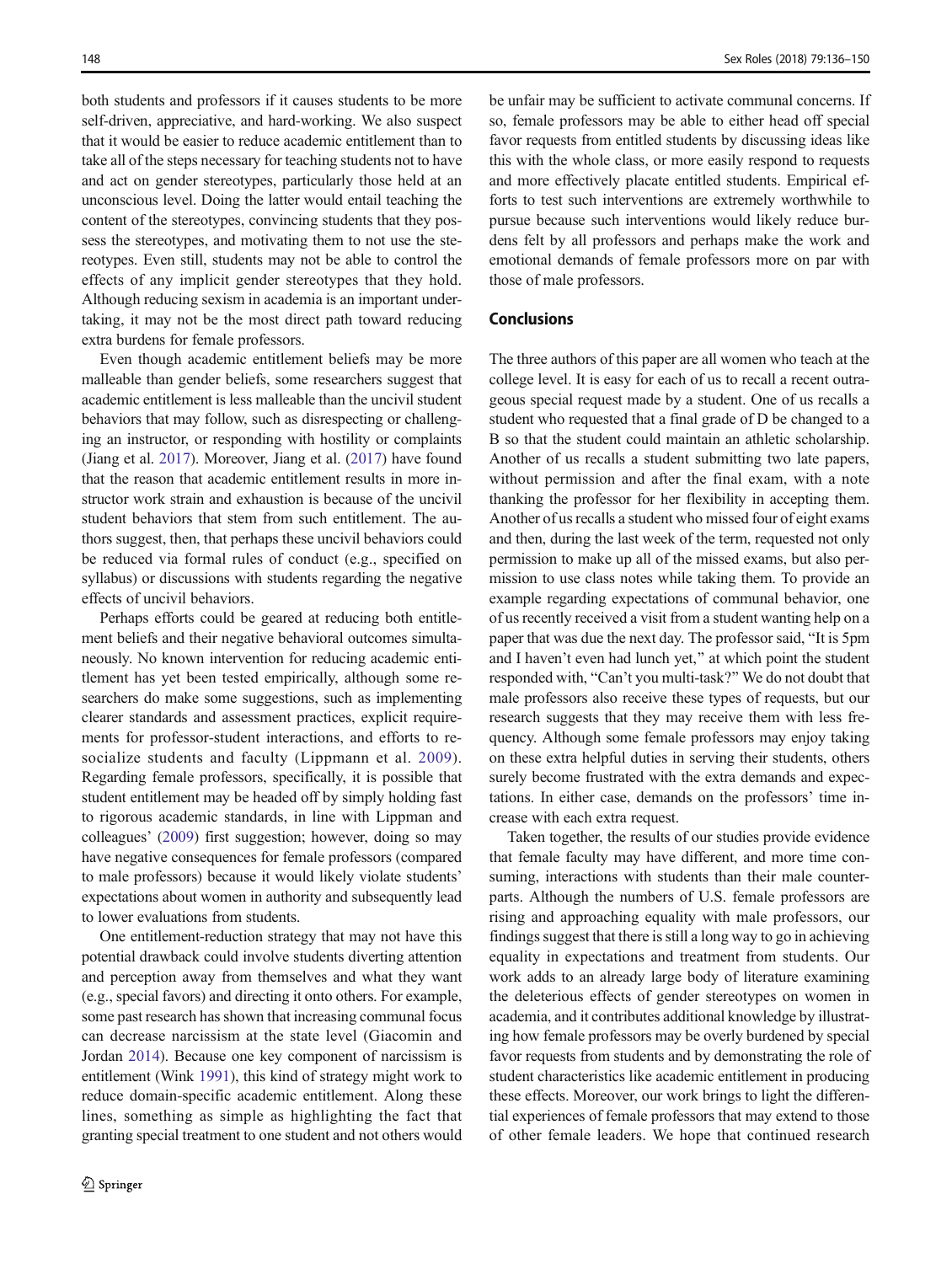<span id="page-13-0"></span>aimed at evening the playing field will start to make the workplace a more pleasant and less demanding setting for women where they will no longer have to "dance backwards and in high heels."

Compliance with Ethical Standards The research presented within this manuscript was conducted in accordance with the ethical guidelines set by the American Psychological Association and the Institutional Review Boards of the relevant authors' institutions. This manuscript is not currently under review at any other journal, nor has any portion of it been published previously.

#### References

- Bachen, C. M., McLoughlin, M. M., & Garcia, S. S. (1999). Assessing the role of gender in college students' evaluations of faculty. Communication Education, 48, 193–210. [https://doi.org/10.1080/03634529909379169.](https://doi.org/10.1080/03634529909379169)
- Barreto, M., Ryan, M., & Schmitt, M. (Eds.). (2009). The glass ceiling in the  $21^{st}$  century: Understanding barriers to gender equality. Washington, DC: American Psychological Association.
- Basow, S. A. (1995). Student evaluations of college professors: When gender matters. Journal of Educational Psychology, 87, 656–665. <https://doi.org/10.1037/0022-0663.87.4.656>.
- Basow, S. A. (1998). Student evaluations: The role of gender bias and teaching styles. In L. H. Collins, J. C. Chrisler, & K. Quina (Eds.), Career strategies for women in academe: Arming Athena (pp. 135– 156). Thousand Oaks, CA: Sage.
- Basow, S. A. (2000). Best and worst professors: Gender patterns in students' choices. Sex Roles, 42, 407–417. [https://doi.org/10.1023/A:](https://doi.org/10.1023/A:1026655528055) [1026655528055.](https://doi.org/10.1023/A:1026655528055)
- Basow, S. A., & Silberg, N. (1987). Student evaluations of college professors: Are female and male professors rated differently? Journal of Educational Psychology, 79, 308–314. [https://doi.org/10.1037/](https://doi.org/10.1037/0022-0663.79.3.308) [0022-0663.79.3.308.](https://doi.org/10.1037/0022-0663.79.3.308)
- Bennett, S. K. (1982). Student perceptions of and expectations for male and female instructors: Evidence relating to the question of gender bias in teaching evaluation. Journal of Educational Psychology, 74, 170–179. [https://doi.org/10.1037/0022-0663.74.2.170.](https://doi.org/10.1037/0022-0663.74.2.170)
- Bernard, J. (1964). Academic women. University Park, PA: Penn State University Press.
- Biernat, M., & Kobrynowicz, D. (1997). Gender- and race-based standards of competence: Lower minimum standards but higher ability standards for devalued groups. Journal of Personality and Social Psychology, 72, 544–557. [https://doi.org/10.1037/0022-](https://doi.org/10.1037/0022-3514.72.3.544) [3514.72.3.544](https://doi.org/10.1037/0022-3514.72.3.544).
- Biernat, M., Ma, J. E., & Nario-Redmond, M. R. (2008). Standards to suspect and diagnose stereotypical traits. Social Cognition, 26, 288– 313. <https://doi.org/10.1521/soco.2008.26.3.288>.
- Burns-Glover, A. L., & Veith, D. J. (1995). Revisiting gender and teaching evaluations: Sex still makes a difference. Journal of Social Behavior and Personality, 10, 69–80. Retrieved from [http://search.](http://search.proquest.com/openview/4ec36057b25415f8d833f02e48629075/1?pq-origsite=gscholar&cbl=1819046) [proquest.com/openview/4ec36057b25415f8d833f02e48629075/1?](http://search.proquest.com/openview/4ec36057b25415f8d833f02e48629075/1?pq-origsite=gscholar&cbl=1819046) [pq-origsite=gscholar&cbl=1819046](http://search.proquest.com/openview/4ec36057b25415f8d833f02e48629075/1?pq-origsite=gscholar&cbl=1819046).
- Caplan, P. (1993). Lifting a ton of feathers: A woman's guide to surviving in the academic world. Toronto: University of Toronto Press.
- Carli, L. L. (1999). Gender, interpersonal power, and social influence. Journal of Social Issues, 55, 81–90. [https://doi.org/10.1111/0022-](https://doi.org/10.1111/0022-4537.00106) [4537.00106](https://doi.org/10.1111/0022-4537.00106).
- Chowning, K., & Campbell, N. J. (2009). Development and validation of a measure of academic entitlement: Individual differences in students' externalized responsibility and entitled

expectations. Journal of Educational Psychology, 101, 982– 997. [https://doi.org/10.1037/a0016351.](https://doi.org/10.1037/a0016351)

- Ciani, K. D., Summers, J. J., & Easter, M. A. (2008). Gender differences in academic entitlement among college students. The Journal of Genetic Psychology, 169, 332–344. [https://doi.org/10.3200/GNTP.](https://doi.org/10.3200/GNTP.169.4.332-344) [169.4.332-344](https://doi.org/10.3200/GNTP.169.4.332-344).
- Connell, R. W. (1995). Masculinities. Berkeley, CA: University of California Press.
- Cuddy, A. J. C., Fiske, S. T., & Glick, P. (2004). When professionals become mothers, warmth doesn't cut the ice. Journal of Social Issues, 60(4), 701–718.
- Cuddy, A. J. C., Fiske, S. T., Kwan, V. S. Y., Glick, P., Demoulin, S., Leyens, J., ... Ziegler, R. (2009). Stereotype content model across cultures: Toward universal similarities and some differences. British Journal of Social Psychology, 48, 1–33. <https://doi.org/10.1348/014466608X314935>.
- de Oliveira Laux, S. H., Ksenofontov, I., & Becker, J. C. (2015). Explicit but not implicit sexist beliefs predict benevolent and hostile sexist behavior. European Journal of Social Psychology, 45, 702–715. [https://doi.org/10.1002/ejsp.2128.](https://doi.org/10.1002/ejsp.2128)
- Eagly, A. H., & Karau, S. J. (2002). Role congruity theory of prejudice toward female leaders. Psychological Review, 109, 573–598. <https://doi.org/10.1037/0033-295X.109.3.573>.
- Eagly, A. H., & Sczesny, S. (2009). Stereotypes about women, men, and leaders: Have times changed? In M. Barreto, M. K. Ryan, & M. T. Schmitt (Eds.), The glass ceiling in the  $21^{st}$  century: Understanding barriers to gender equality (pp. 21–47). Washington, DC: American Psychological Association.
- Eckes, T. (2002). Paternalistic and envious gender stereotypes: Testing predictions from the stereotype content model. Sex Roles, 47, 99–114. [https://doi.org/10.1023/A:1021020920715.](https://doi.org/10.1023/A:1021020920715)
- Elias, S. M., & Loomis, R. J. (2004). The effect of instructor gender and race/ethnicity on gaining compliance in the classroom. Journal of Applied Social Psychology, 34, 937–958. [https://doi.org/10.1111/j.1559-1816.2004.tb02578.x.](https://doi.org/10.1111/j.1559-1816.2004.tb02578.x)
- England, P., Herbert, M. S., Kilbourne, B. S., Reid, L. L., & Megdal, I. M. (1994). The gendered valuation of occupations and skills: Earnings in the 1980 census occupations. Social Forces, 73(1), 65–99.
- Feldman, K. A. (1993). College students' views of male and female college teachers: Part II – Evidence from students' evaluations of their classroom teachers. Research in Higher Education, 34, 151–191. [https://doi.org/10.1007/BF00992161.](https://doi.org/10.1007/BF00992161)
- Fiske, S. T., Cuddy, A. J. C., Glick, P., & Xu, J. (2002). A model of (often mixed) stereotype content: Competence and warmth respectively follow from perceived status and competition. Journal of Personality and Social Psychology, 82, 878-902. [https://doi.org/](https://doi.org/10.1037//0022-3514.82.6.878) [10.1037//0022-3514.82.6.878.](https://doi.org/10.1037//0022-3514.82.6.878)
- Fiske, S. T., Cuddy, A. J. C., & Glick, P. (2007). Universal dimensions of social cognition: Warmth and competence. Trends in Cognitive Sciences, 11, 77–83. [https://doi.org/10.1016/j.tics.2006.11.005.](https://doi.org/10.1016/j.tics.2006.11.005)
- Foschi, M. (1996). Double standards in the evaluation of men and women. Social Psychology Quarterly, 59, 237–254. [https://doi.org/10.2307/2787021.](https://doi.org/10.2307/2787021)
- Foschi, M. (2000). Double standards for competence: Theory and research. Annual Review of Sociology, 26, 21-42. [https://doi.org/10.](https://doi.org/10.1146/annurev.soc.26.1.21) [1146/annurev.soc.26.1.21](https://doi.org/10.1146/annurev.soc.26.1.21).
- French Jr., J., & Raven, B. (1959). The bases of social power. In D. Cartwright (Ed.), Studies in social power (pp. 150–167). Ann Arbor: University of Michigan.
- Giacomin, M., & Jordan, C. H. (2014). Down-regulating narcissistic tendencies: Communal focus reduces state narcissism. Personality and Social Psychology Bulletin, 40(4), 488–500.
- Guarino, C. M., & Borden, V. M. H. (2017). Faculty service loads and gender: Are women taking care of the academic family? Research in Higher Education, 58, 672-694. [https://doi.org/10.1007/s11162-017-9454-2.](https://doi.org/10.1007/s11162-017-9454-2)